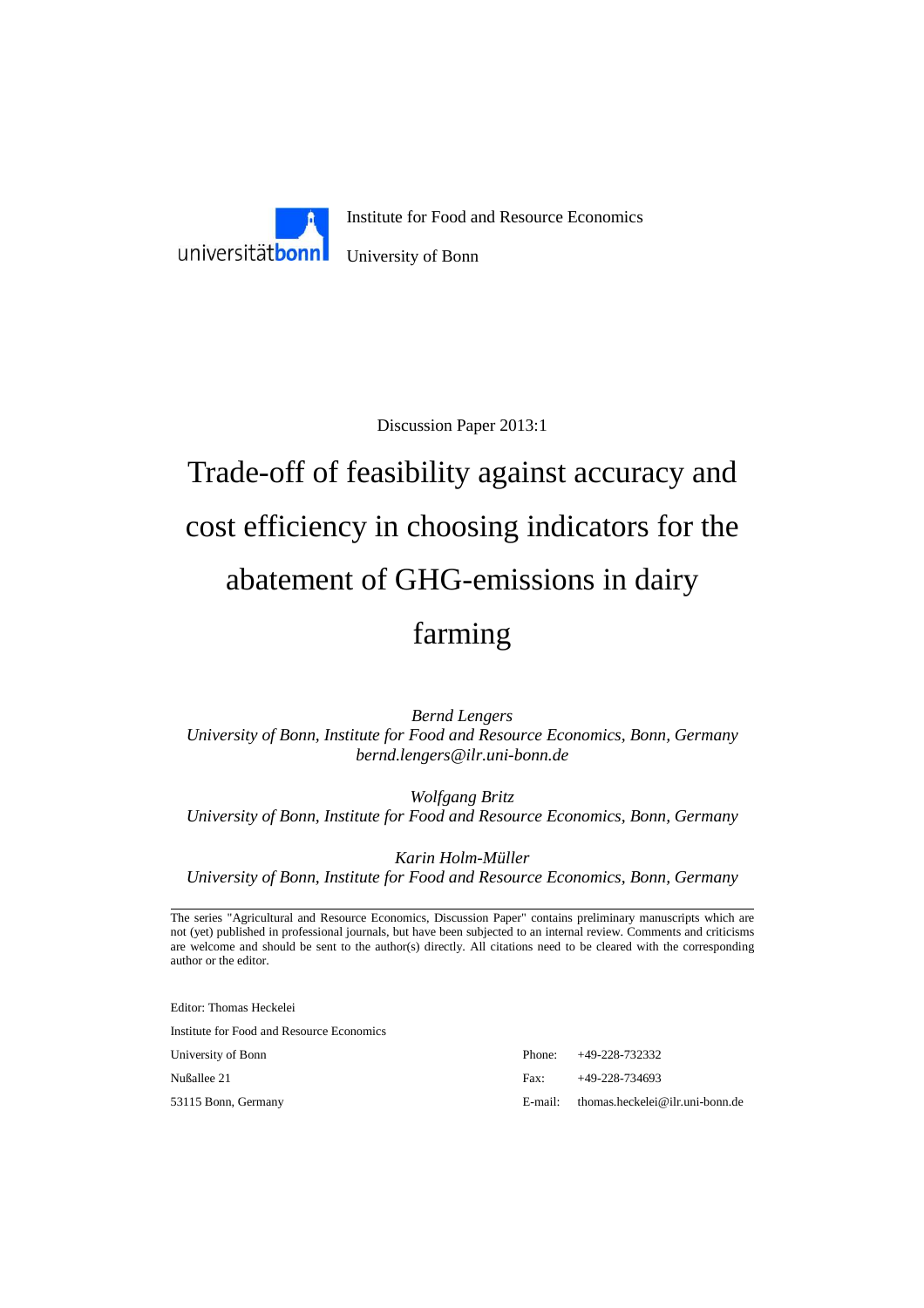# Trade-off of feasibility against accuracy and cost efficiency in choosing indicators for the abatement of GHG-emissions in dairy farming

*Lengers, B., Britz, W. and K. Holm-Müller* 

#### **Abstract**

There is a broad discussion about the inclusion of agriculture into greenhouse gas reduction efforts, such as the Kyoto mechanism. As most agricultural GHG emissions stem from non-point sources, they cannot be directly measured and therefore have to be derived by calculation schemes (indicators). We designed five such GHG indicators for dairy farms and analysed trade-offs between these indicators´ feasibility, measurement accuracy and abatement costs based on emission reduction simulations with a highly detailed single farm optimisation model. Results indicate that the trade-offs depend both on farm characteristics and on the targeted reduction level. In particular, advantages of detailed indicators decrease for higher abatement levels.

**Keywords:** emission indicators, GHG accounting, farm level measurement, capability of indicators.

**JEL classification:** Q12, Q15, Q18

**Acknowledgements:** The research is funded by a grant of the German Science Foundation (DFG) with the reference number HO 3780/2-1.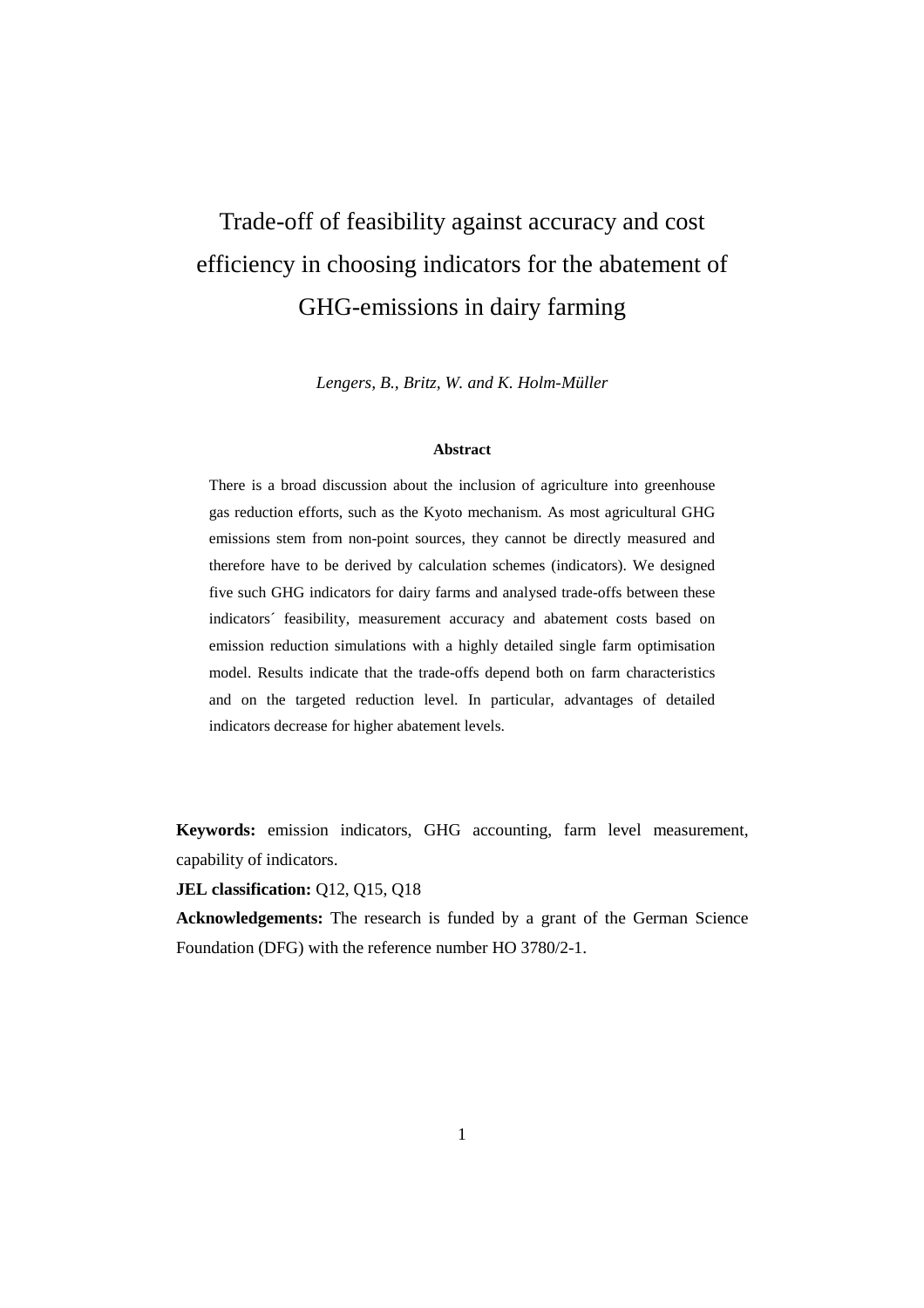#### **1 Introduction**

With the Kyoto Protocol industrial nations agreed to reduce greenhouse gas (GHG) emissions until 2012 by about 5.2% relative to 1990. In the so-called burdensharing agreements, country-specific goals were assigned to individual EU members. (UNFCCC 2009) New reduction goals are planned to be enacted on the 2012 UN climate conference in Katar. To pursue these goals, agriculture, emitting an estimated 10 to 12% of yearly global GHGs (Niggli 2009, p.1), probably has to contribute in the future to national and global emission reduction aims. Policy instruments such as tradable emission permits, emission taxes or statutory requirements, which are already implemented in industrial sectors, might thus be expanded to the agricultural sector. That requires the monitoring of agricultural emissions, in the best case by relying on actual measurements. However, in the case of non-point sources such as diffuse gaseous emissions of methane  $(CH_4)$ , nitrous oxide  $(N_2O)$  and carbon dioxide  $(CO_2)$  from agricultural production systems, a direct measurement is not practicable (Osterburg 2004, p.209). Emissions have to be calculated instead, drawing on observable attributes of the investigation unit (e.g. animal number, crop acreages, fertiliser use, fodder ingredients). This study will call an accounting methodology for GHG emissions a GHG indicator.

Most of the existing studies on accounting and mitigation of GHGs from agriculture provide results for one specific indicator only, in most cases based on IPCC formulas or default values (e.g. DeCara et al. 2005; Lesschen et al. 2011; Olesen et al. 2006, p.209). Contrary to that, based on a bio-dynamic model approach for dairy farms named DAIRYDYN, Lengers and Britz (2012) highlighted the fact that GHG indicators influence abatement strategies and costs. They analysed indicators differing in complexity and level of aggregation and found that emission reduction strategies and the related profit losses depend to a large extent on the GHG indicator chosen.

We build on their work to analyse in more detail the effect of the different indicator schemes on the accuracy of GHG calculation from dairy production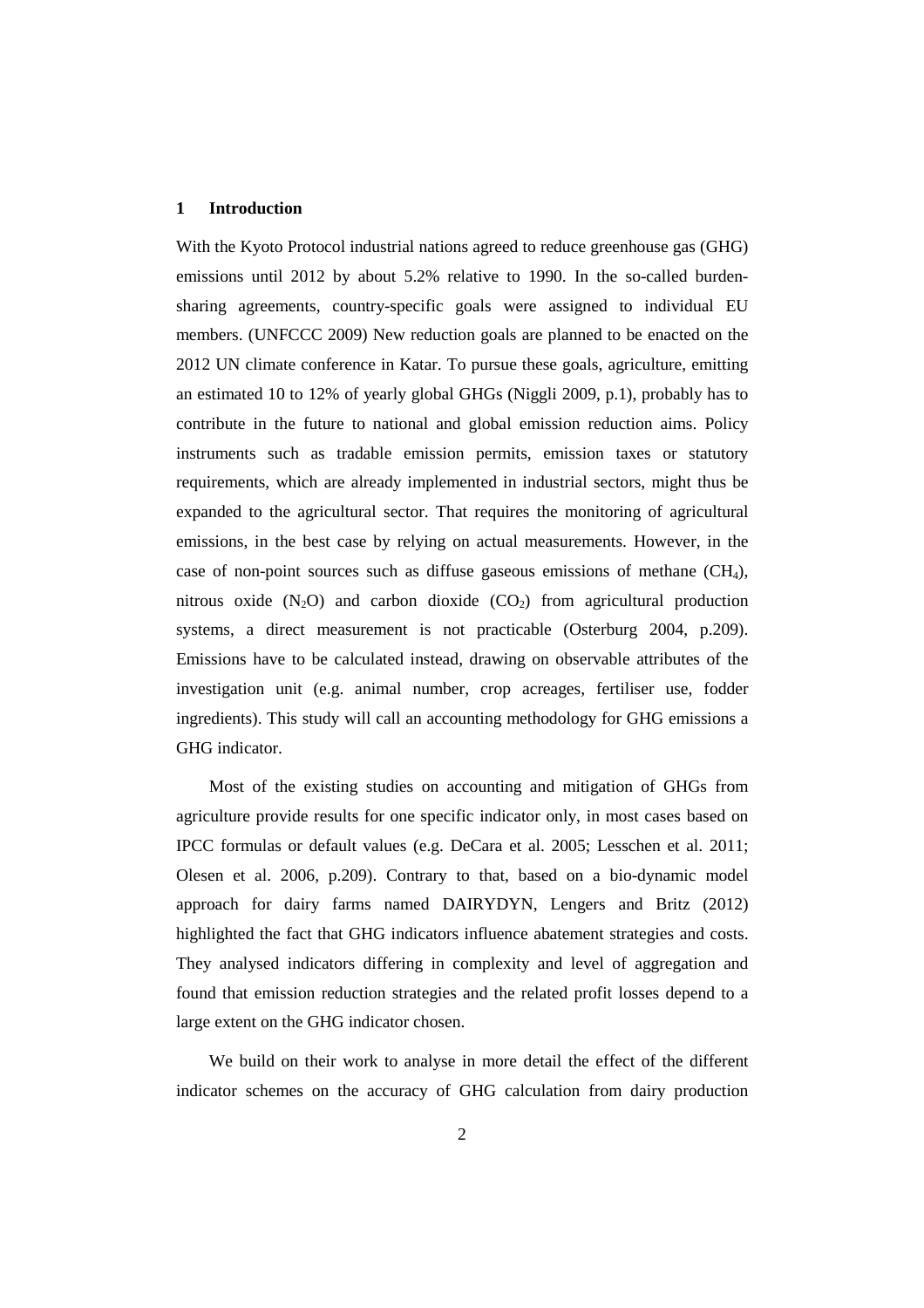systems, the induced mitigation strategies and related abatement costs. Furthermore, we relate these results to differences in reduction requirements and different farm characteristics. Therewith, we want to contribute to a better understanding on the impacts of indicator construction on abatement costs. This is important for the discussion about political relevant indicator schemes (Walz et al. 1995) as an informed decision requires an in-depth understanding of the compromises made when increasing the feasibility of indicators at the detriment of accuracy and abatement cost efficiency, a point also stated by Osterburg (2004, p.214).

When facing policy instruments related to GHG reduction, entrepreneurs will change production processes or adopt new abatement strategies according to the effect their measures have on the specific GHG calculation scheme in place. Specifically, only abatement options will be recognised that are accounted for by the applied indicator scheme. Implementing an indicator which covers more abatement measures enlarges the decision maker's set of abatement options and thus might allow him to adopt a more cost-efficient abatement strategy.

Furthermore, as GHG indicators provide only a proxy of actual emissions, indicators may over- or underestimate the actually emitted or reduced emissions. This induces a difference in abatement cost from an *in-plant* perspective – relating profit losses to accounted emissions – and *actual* abatement cost based on profit losses and actual emission reduction. We will call these two types of abatement costs *net-private* and *net-social* costs. *Net-private* abatement costs relate the costs induced on a farm level by the application of abatement strategies to the accounted emission reduction, whereas *net-social* abatement costs relate the costs of farm level abatement to the actual abated emission amounts. In order to calculate "actual emission reductions" we design a reference indicator that accounts for all emission changes in our model. We term the costs calculated by our model as "net-"costs because we exclude measurement, administration and control costs for the emission quantification.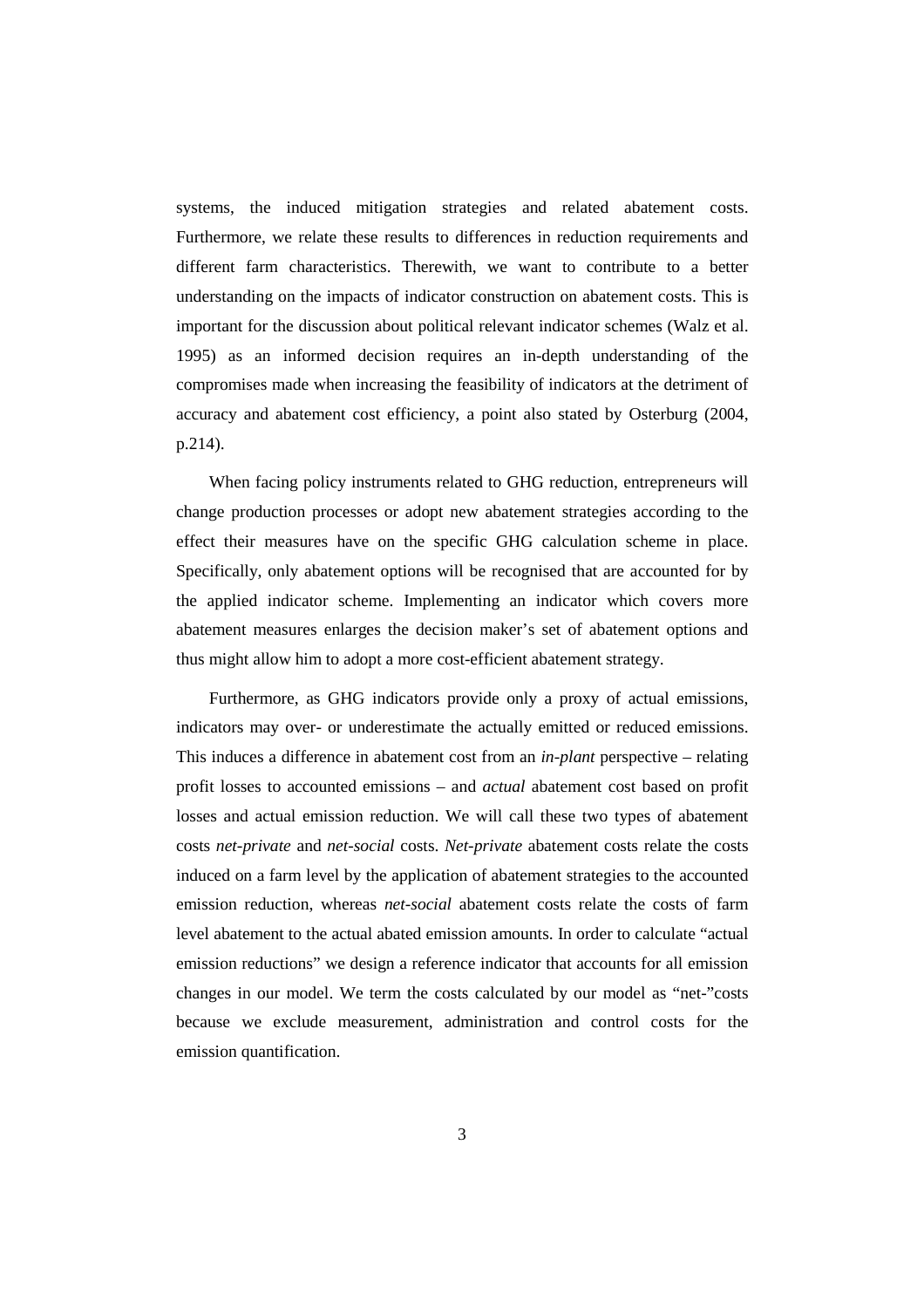The normalisation of *net-private* abatement costs to *net-social* abatement costs is important to make indicators comparable because each of them is based on its own emission quantification procedure, typically resulting in different GHG estimates for an identical production plan*<sup>1</sup>* . Typically, as shown later, there is a strong correlation between accuracy and the detail in covered abatement options. If the choice of indicator would only impact abatement costs, one would hence select the ones covering more abatement options. But such detailed indicators typically require data about farm processes which are costly to monitor and/or control. In addition, some of these data might be needed to calculate abatement options, which only lead to minor reduction in abatement costs, contribute little to improved accuracy or which even are not realised on a specific farm. The main aim of the paper is to enquire for the different GHG indicators trade-offs between accuracy, abatement costs and feasibility of monitoring and controlling the required data.

The remaining paper is organised as follows: the next section offers a literature review on existing studies applying specific GHG accounting schemes from which requirements of suitable indicators are derived. Afterwards we describe the bio-economic model DAIRYDYN and its application in our context. Using differently detailed farm level data we define different indicator schemes drawing on IPCC (2006) guidelines, where necessary updated to reflect newer research findings. In a later subsection these indicators are related to abatement options covered in the model. The result section highlights differences in the accuracy of estimated GHGs and in GHG abatement costs between indicator schemes for a set of differently specified dairy farms. We analyse the influence of differences both in GHG reduction requirements and farm attributes - herd size and milk yields - on accuracy of estimating GHGs and abatement costs of different indicators. This also facilitates a brief discussion with respect to the practical applicability of these

 $\overline{a}$ 

*<sup>1</sup>* Compare to Lengers and Britz (2012).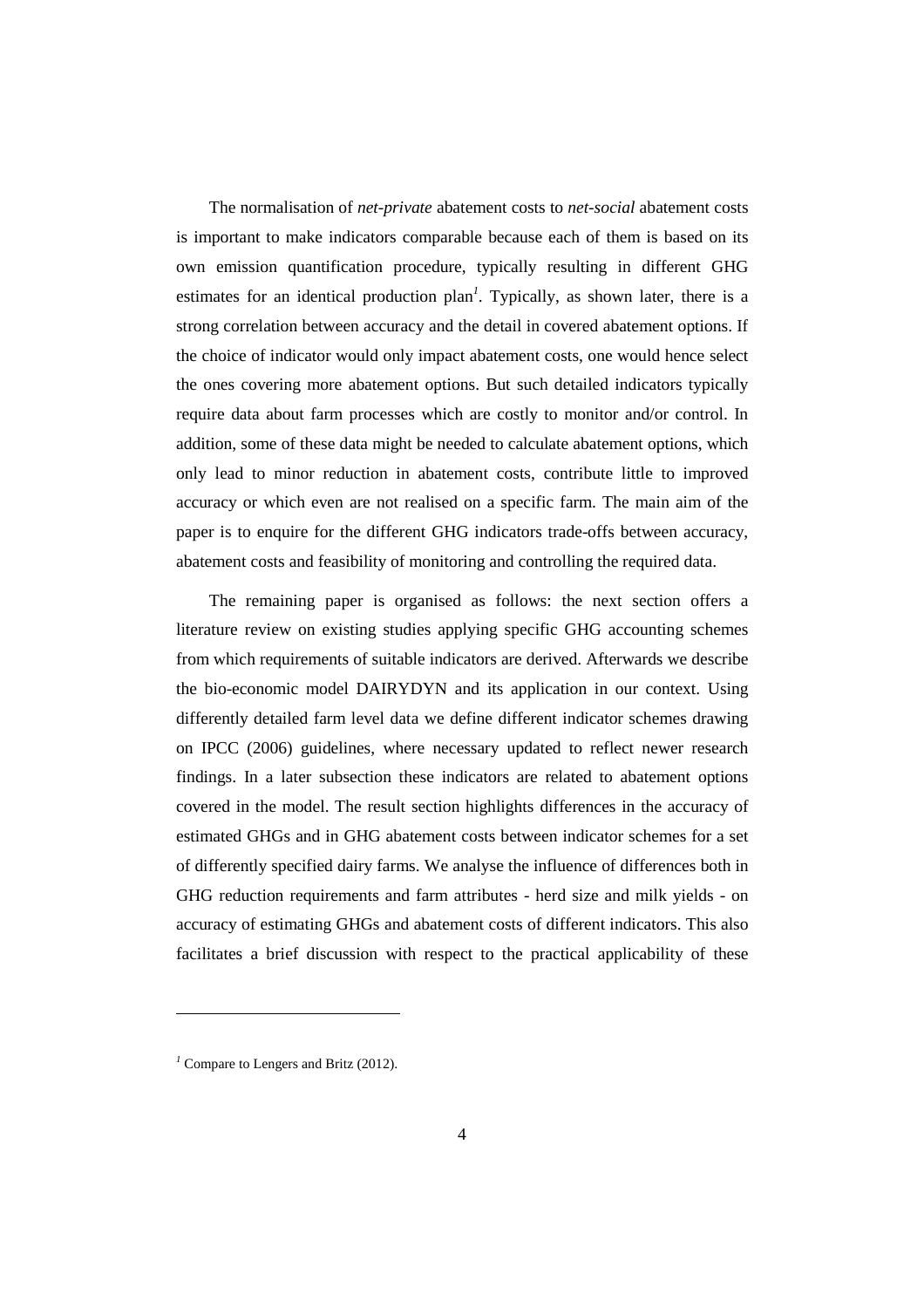indicators, both from the viewpoint of policy implementation and of farmers facing GHG policy instruments. Finally, we summarise and conclude.

#### **2 Literature**

Indicators have been used extensively in different industry sectors (Ridgley 1996), not least in the context of policies related to the mitigation and adaption of GHGs. There is now a vivid discussion regarding if and how agriculture could be included in GHG abatement efforts. A requirement for any such step is an indicator system as a technological control parameter for GHG emissions on a farm level (Osterburg 2004, pp.211; Scheele et al. 1993, p.298). Research work in that field uses indicators to calculate emissions from agricultural activities and derives in some cases also mitigation-related marginal abatement costs (MACs) (e.g. Breen 2008; DeCara et al. 2005; Hediger 2006; Olesen and Schelde 2008; Perez and Britz 2003; Schils et al. 2005). Crosson et al. (2011) presented an overview of 31 published studies of GHG emissions from dairy and beef producing farms. Emission calculations in the reviewed studies were overwhelmingly based on IPCC equations or default values (IPCC 2006 or earlier versions). Only a few developed their estimations from experimental emission measurements on farms (e.g. Jungbluth et al. 2001; Ngwabie et al. 2009).

The degree of detail regarding GHG emission calculations in the different studies varies greatly, depending on data available and the research question. Breen (2008) based his calculations only on animal numbers. Similarly, MacLeod et al. (2010) used fixed emission factors per unit of livestock or area of land. Vergé et al. (2007, p.683) quantified the 2001 GHG emissions of the Canadian dairy sector per animal and as a function of milk yield. In a study estimating GHG emissions from agriculture for Baden-Württemberg, a state of Germany, Neufeld et al. (2006, p.239) found that, with an  $\mathbb{R}^2$  of 0.85 and p<0.01, stocking rate seemed to be a good indicator if activity units (animal herds and total fodder acreage) reflect "true" values.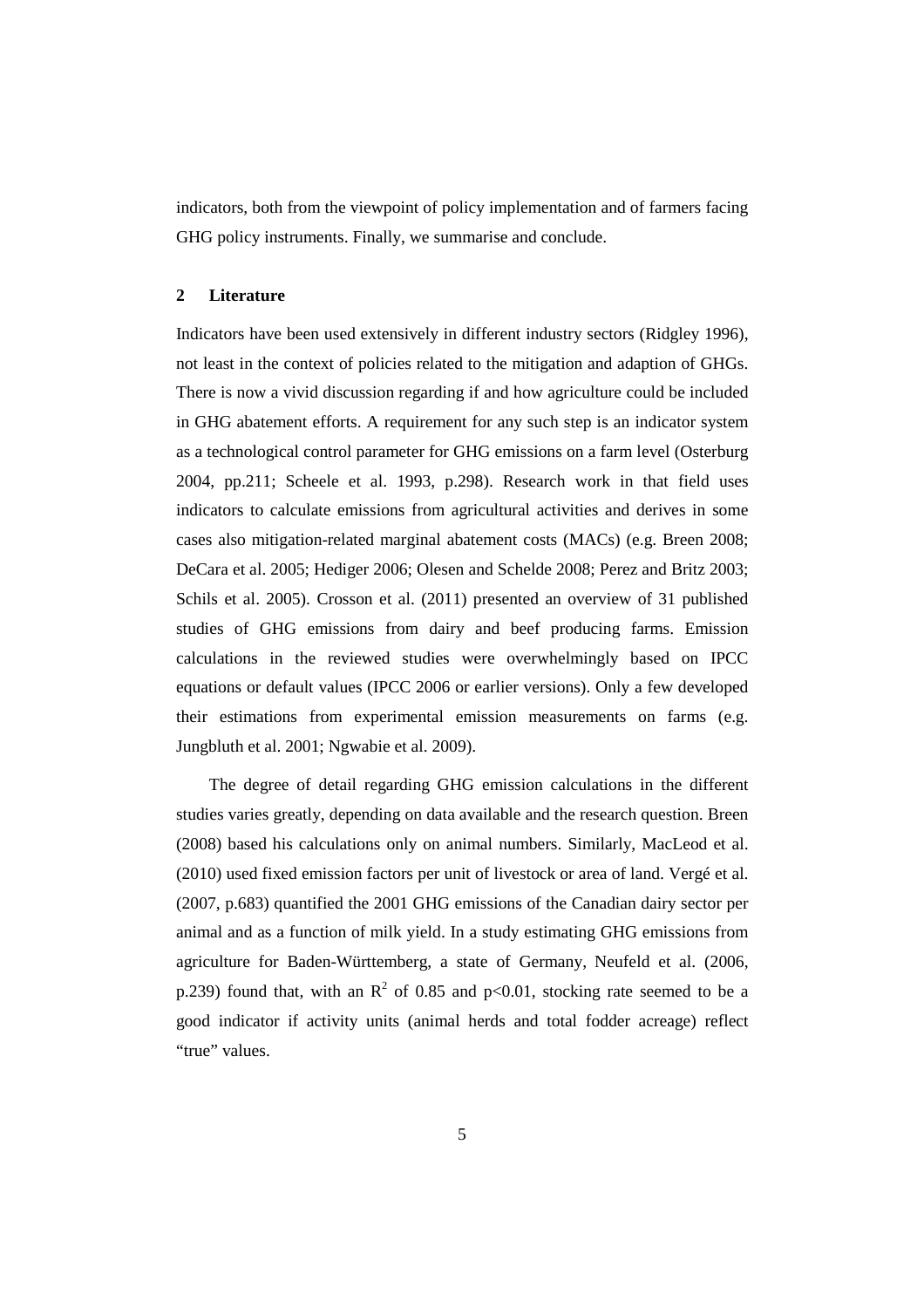Clemens and Ahlgrimm  $(2001)$  used emission equations for  $CH<sub>4</sub>$  from ruminants regressed by Kirchgessner et al., based on raw nutrient intake (1993) as well as milk yield, body weight and type of roughage (1995), to discuss reduction potentials of abatement options in animal husbandry. Conclusions about  $N_2O$ release from excreta are drawn following N-excretion functions of Kirchgessner et al. (1993) based on milk yield potential and crude protein content of the forage.

Decara and Jayet (2000) assessed greenhouse gases and possible abatement costs for the French agricultural sector using rather simple equations from Sauvant et al. (1996) based on feed gross energy intake to calculate methane emissions from ruminants plus an equation from Bouwman (1989) for  $N_2O$  quantification, which solely bases on total N fertiliser doses.

Available studies have thus used quite different indicators with regard to the level of detail and the aggregation of relevant input variables. However, as each study only uses one indicator, they are unable to analyse how differently designed accounting methods impact their emission estimates and abatement costs if GHG reductions are implemented.

To our knowledge, Durandeau et al. (2010) firstly examined the influence of different detailed emission accounting schemes on marginal abatement costs (MACs) for  $N_2O$  from agricultural processes. They concluded that for an 8% emission reduction, induced MACs with a second-best indicator were about 7 times higher than with a first-best scheme, which incorporates a more detailed emission accounting to process variables. The impact of the GHG indicator construction on the possibilities of cost-efficient mitigation was also shown by Lengers and Britz (2012) offering illustrative simulation results of GHG abatement costs on dairy farms for differently designed GHG calculation schemes. Besides the differences in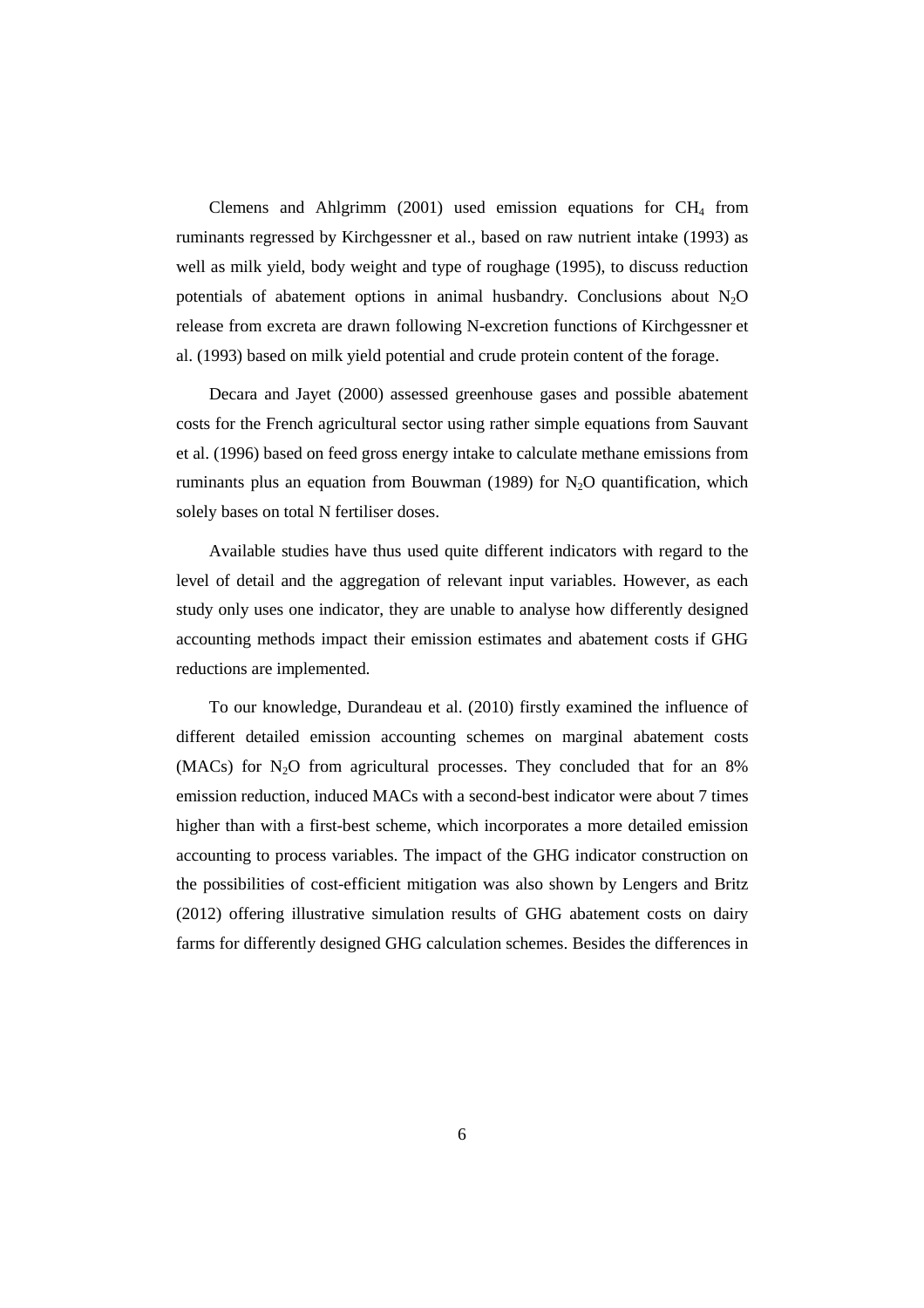*net-private*<sup>2</sup> abatement cost efficiency between indicator schemes, they also pointed out that the measurement accuracy directly impacts its difference to the *net-social*<sup>3</sup> cost efficiency.

To conclude, different sets of indicators can be found in literature, but to our knowledge there is no systematic comparison of different possible indicators yet.

Criteria for appropriate indicators can be derived from findings by Bach et al. (2008, p.10), Döhler et al. (2002, p.30), EUC (2001, p.10), Halberg et al. (2005), Holm-Müller and Zimmermann (2002), Kristensen et al. (2009, pp.15-16), OECD (1999, p.19), Osterburg (2004, pp.210-211) and Walz (2000). They can be summarised to three criteria: *feasibility, accuracy* and *cost efficiency. Feasibility* refers to the monitoring and control of the necessary data required at farm level. Hence, it depends on the existence or potential to develop new reporting systems on farm level feeding an indicator with the necessary data. Feasibility generally diminishes with increasing data requirements. *Accuracy* is linked to the ability of emission indicators to approximate actual emissions and relates to consistency and detail of calculation schemes (Schröder et al. 2004, p.20). *Cost efficiency* is in our study discussed from a private and societal perspective: (1) net-private cost: the onfarm abatement costs provoked by an indicator, depending on the cost efficiency of the abatement measures covered by the indicators, they relate to accounted GHG emissions; and (2) net-social costs: the on-farm abatement costs related to actual GHG abatement which hence also depend on the relation between accounted and actually emitted GHGs, and thus relate also to accuracy.

 $\overline{a}$ 

<sup>&</sup>lt;sup>2</sup> Notation comparable to the not-normalised abatement costs in the study of Lengers and Britz (2012).

<sup>&</sup>lt;sup>3</sup> Notation is equivalent to the normalised abatement costs by Lengers and Britz (2012).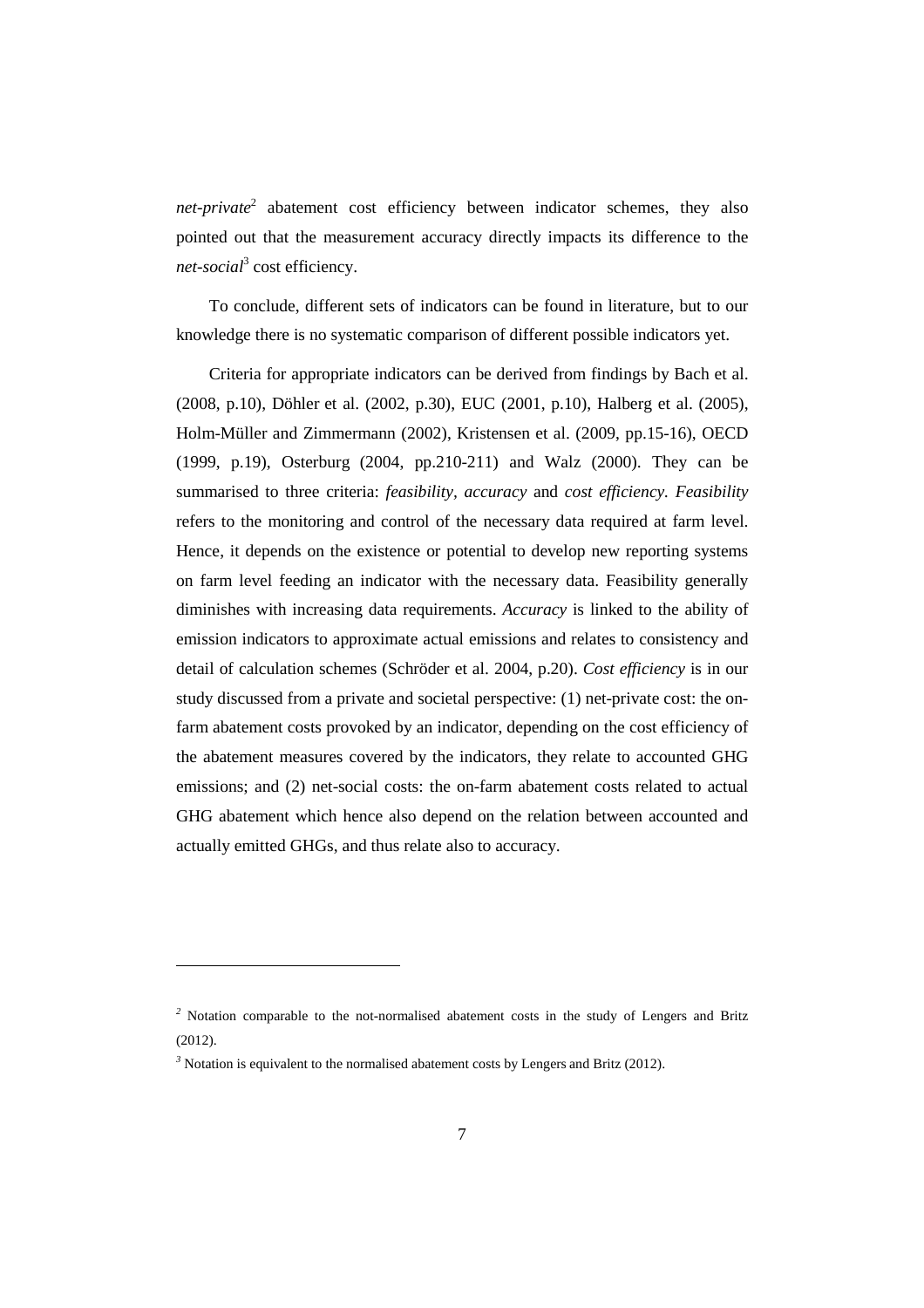An adequate design of a GHG indicator scheme typically requires a compromise because of trade-offs between these three requirements (Walz et al. 1995).

### **3 Model and GHG indicators**

# 3.1 *The Model*

The model DAIRYDYN, applied in this paper, is a fully dynamic mixed integer linear optimization model for the simulation of detailed dairy farm production and investment plans over several years, possibly constrained by GHG emission ceilings (Lengers and Britz 2012). That bio-economic model approach, covering in high detail farm processes which impact GHG emissions as decision variables, maximises the net present value of future profits over different states of nature and enables the implementation of different emission accounting schemes. As the decision maker of each farm is assumed to be fully informed and rational, simulation results reflect best-practice behaviour. The mixed integer character of the model allows the implementation of investment-based long-term abatement strategies as binary decision variables and the reflection of indivisibilities in labour-use decisions.

GHG emissions in the model refer to the whole-farm and thus are aggregated from different sources (animal, soil, manure, etc.). As a supply side model with an explicit description of the production feasibility set, it eases the calculation of abatement costs (Vermont and DeCara 2010). It simulates a single farm at given prices, in contrast to partial equilibrium models which typically work on a more aggregated scale, but endogenise price changes by incorporating market feedbacks. Compared to so-called engineering models our approach facilitates a detailed technological description on farm level and additionally also endogenously calculates interactions between different GHG mitigation strategies, which are important for consistency (MacLeod et al. 2010, p.200).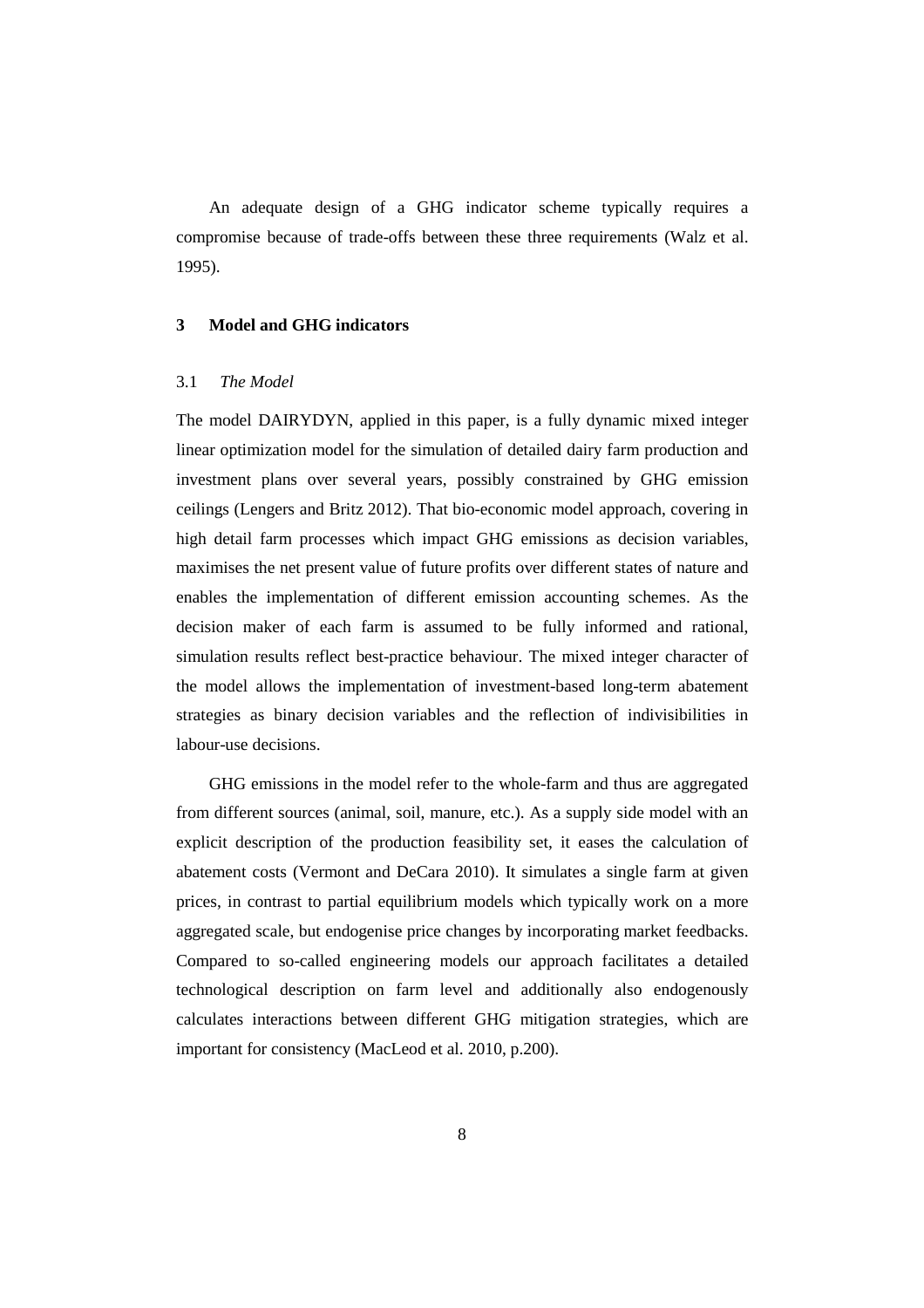By coupling modules covering on farm processes such as animal husbandry, feeding, manure and mineral fertiliser handling or land use, bio-physical interactions are depicted, including possible trade-offs between emissions of different gases from identical or different sources (Weyant et al. 2006). This is based on detailed response and mass flow functions within and between modules. This process-based approach accounts more accurately for interactions between bio-physical processes compared to e.g. MacLeod et al. (2010) who accounted for only two abatement measures at a time linked by fix interaction factors. In DAIRYDYN, abatement strategies consist of profit maximal simultaneous changes of decision variables in different modules which will have markedly different effects compared to the independent appraisal of mitigation (shown by Schneider and McCarl 2006 using the ASMGHG-model). This should allow for a more realistic framework to analyse farm optimisation decisions, for example when GHG ceilings are implemented.

A single run is based on the definition of basic farm characteristics such as the starting herd size, the milk yield potential of the cows, age of stables as well as prices and costs. Other parameters, such as the labour, stable and land endowment, can either be selected manually or derived based on a set of engineering rules.

In order to derive abatement costs, total farm emissions can be stepwise reduced by choosing the number of reduction steps and the percentage amount of baseline emissions (baseline emissions are the GHGs emitted by the farm without any emission restriction) to be reduced in each step.

The total "net-private" GHG abatement costs (ACs) for a single farm are defined by the simulated profit loss against the baseline provoked by the implementation of an emission ceiling. Dividing that profit loss by the emission reduction calculated by the indicator delivers the average net-private ACs per kg  $CO<sub>2</sub>$ -equ. By stepwise increasing the percentage reductions, points on the AC curve can be simulated. Dividing the change of total ACs between reduction steps by the change in abated GHGs as calculated by the indicator leads to marginal net-private abatement costs (MACs) per unit of  $CO<sub>2</sub>$ -equ. As stated before, there is a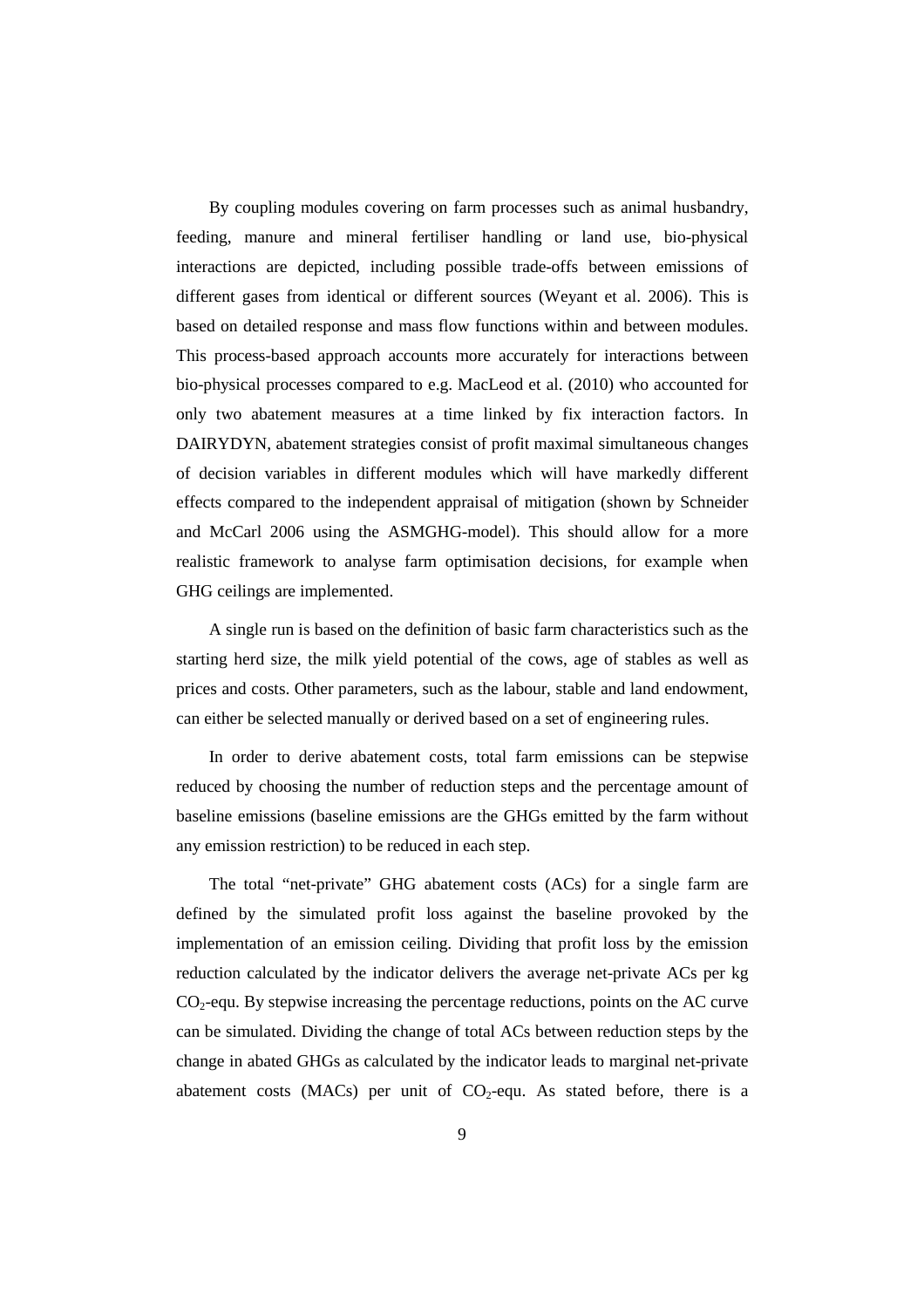difference between net-private (in-plant) ACs/MACs and net-social (actual) ACs/MACs because the GHG indicator might account for more or less GHGs as actually emitted. The net-social ACs/MACs are calculated by dividing the profit loss induced by the specific applied indicator scheme by the "actual" emission reductions. "Actual" emission reductions are quantified by using the highest disaggregated indicator scheme as a kind of reference indicator to calculate "real" emission quantities for each optimised farm plan. A detailed explanation of the model approach and calculation procedures of net-private and net-social ACs/MACs is given by Lengers and Britz (2012).

# 3.2 *GHG indicators*

All implemented GHG indicators are based on IPCC (2006) guidelines, which offer fundamental emission parameters and calculation schemes with accounting systems for different aggregation levels; from Tier 1, the most simple, to Tier 3 with a high level of detail and related data needs. The IPCC guideline can be assumed to be scientifically accepted and consistent (to e.g. avoid the multi-accounting bias). We adapted them to German conditions following IPCC (2006) and partly enhanced them by more appropriate literature findings.

In the following, the different indicator schemes are described, briefly explaining how GHG calculations for enteric fermentation, manure management, soil cultivation and fertiliser use are aggregated to whole farm emission-accounting indicators (see Appendix 1 for more detail). This also highlights differences in data demands and how farm attributes and decision variables are impacting the accounted GHG emissions for the indicators. We build on the study of Lengers and Britz (2012) and expand their indicator list by one highly detailed calculation scheme, used as the reference indicator. A more detailed documentation of these indicators can be found in Lengers (2012b).

The simplest indicator is named *actBased* and is equivalent to the Tier 1 methodology from IPCC (2006). Single default emission factors  $(CO_2, CH_4, N_2O)$ per activity unit in crop or livestock production are multiplied by the activity levels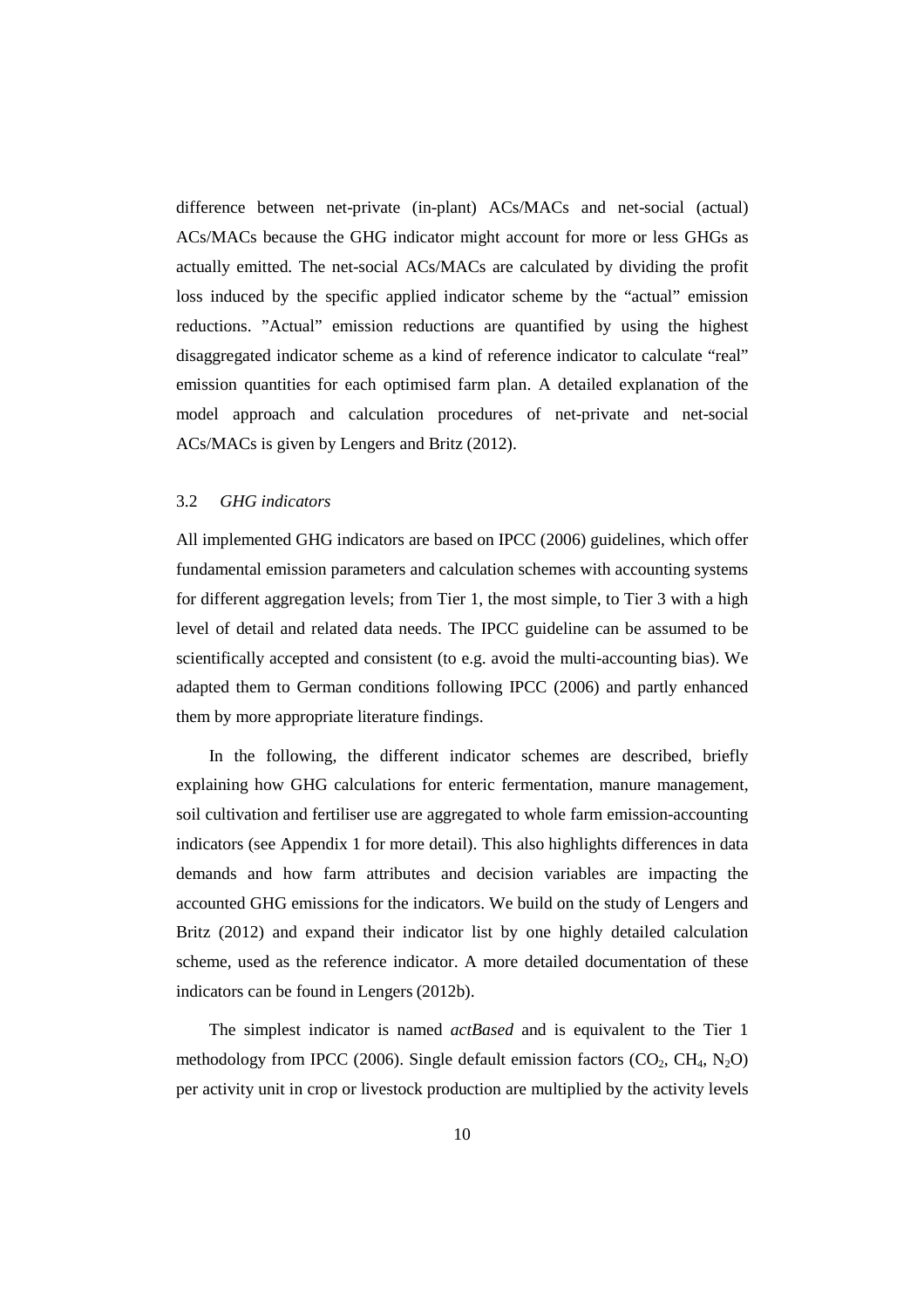(e.g. number of cows, ha maize silage). For all indicators, we use background emission factors for agricultural soils from Velthof and Oenema (1997, p.351) for N<sub>2</sub>O and from Boeckx and Van Cleemput (2001) for CH<sub>4</sub> which deviate from IPCC  $(2006)^4$ .

The second indicator (*prodBased*) is derived from the activity-based one, differing in the calculation of emissions from lactating cows and crop production. The default Tier 1 emission parameters for cows are divided by an average milk yield to derive a default per kg milk emission parameter. Default per ha emission factors from crop production activities are divided by average crop yields to arrive at default per unit of output emission factors. Multiplying these factors by the realised milk or crop yield delivers emissions per cow and ha, which are linearly increasing in yield levels.

The *genProdBased* indicator scheme is slightly more disaggregated compared to the prodBased one. It depicts the effect that emissions per kg of milk actually diminish with increasing milk yield. GHGs from lactating cows rely on emission calculations incorporating gross energy (GE) demand for maintenance, growth, activity and lactation (IPCC 2006). Hence, with increasing milk yield, emissions linked to the cow's energy demand other than for lactation are distributed to a higher output quantity such that the emission factors per kg of milk diminish. For the calculation of emission parameters used for the prodBased and genProdBased indicator, fix shares of storage types for manure and fixed application shares and types for synthetic and organic fertiliser are assumed.

A more detailed calculation scheme is defined by the *NBased* indicator. Emissions from enteric fermentation are derived by using GE demand according to

 $\overline{a}$ 

<sup>&</sup>lt;sup>4</sup> This has to be done because background emission factors from IPCC (2006) are based on a study about peat soils in case of  $N_2O$ . CH<sub>4</sub> background emissions from soils are not recognised by IPCC methodology.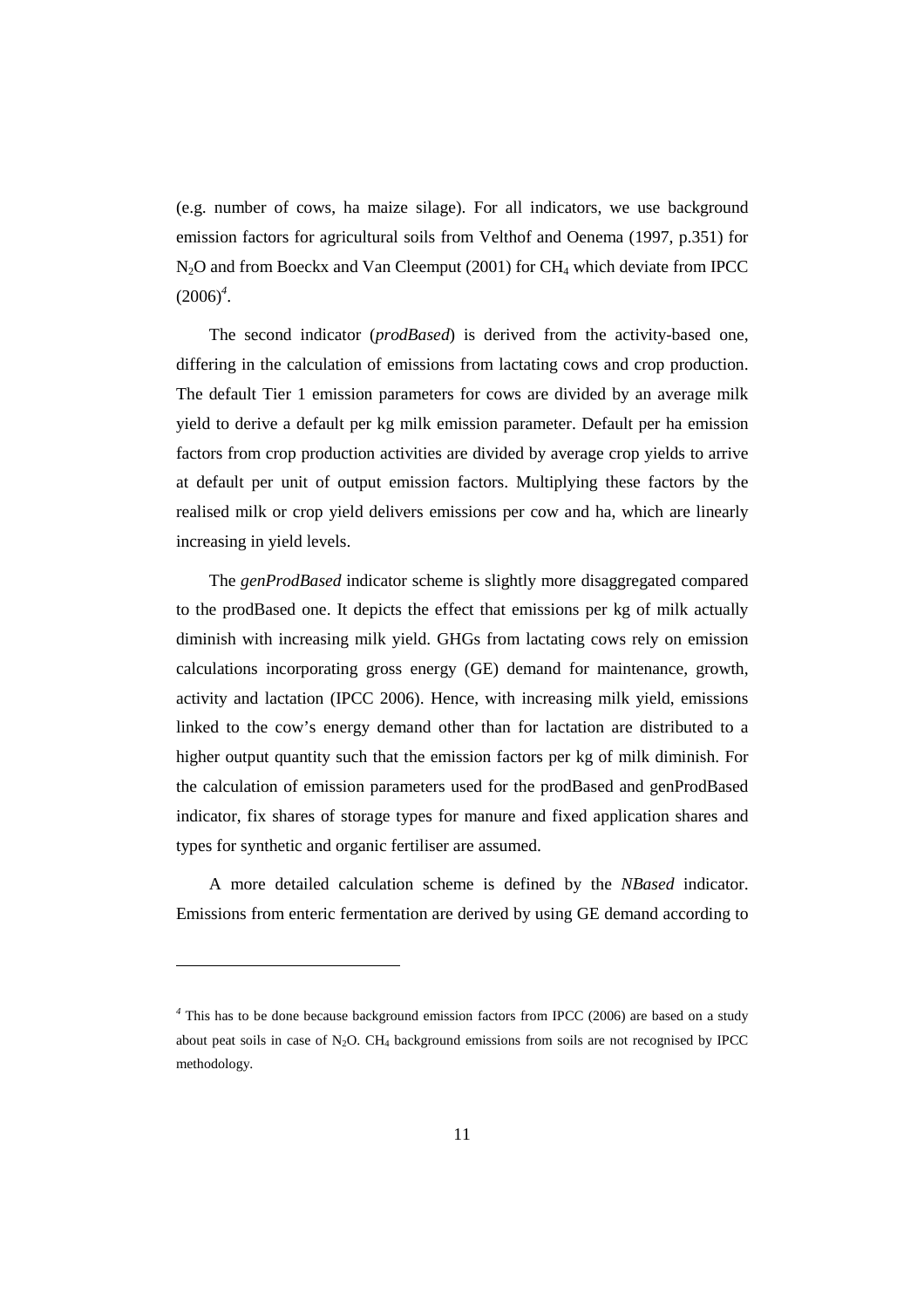IPCC (2006) requirement functions for animals depending on genetic potentials and assuming default feed digestibility. Methane and nitrous oxide emissions are calculated based on monthly manure amount in storages with storage type specific emission factors (subfloor, surface storage with or without coverage...). The emissions from crop production are based on actual monthly N applications, differentiated by synthetic and organic fertiliser, the latter also depending on application technique (broad spread, drag hose, injection).

The most detailed emission indicator is presented by the so called *refInd*  scheme. The *reference indicator* represents the indicator with the highest degree of precision in calculating real emissions from the production portfolio of the farms. Thus it is taken as benchmark for the GHG accounting precision of the other indicators. In principle, it is equivalent to the calculation procedure of the NBased indicator, but with some improvements in emission calculation from enteric fermentation. Emissions are quantified based on real GE intake and not on theoretically valid GE demand (to consider the possibility to not fully utilise the genetic potential of the cows). As digestibility of feeds has a particularly high impact on the occurring emissions due to enteric processes (Benchaar and Greathead 2011; Hellebrand and Munack 1995; Machmüller and Kreuzer 1999), the refInd also recognises differences in energy digestibility of the feed supplements. Furthermore, the indicator accounts for the addition of fats and oils to the ration to improve the digestibility. Calculations of emissions from manure management and fertilisation are equivalent to the NBased indicator.

Out of these specific indicator calculation procedures, different effects arise concerning the decision makers affinity to adopt mitigation strategies.

#### 3.3 *Abatement options recognised by indicators*

Farmers will only realise abatement options credited by the applied emission indicator, even if other options would be more cost-efficient. As shown in table 1, the design of each indicator as discussed in the paragraph above is linked to a specific selection of abatement strategies. These are taken from Flachowsky and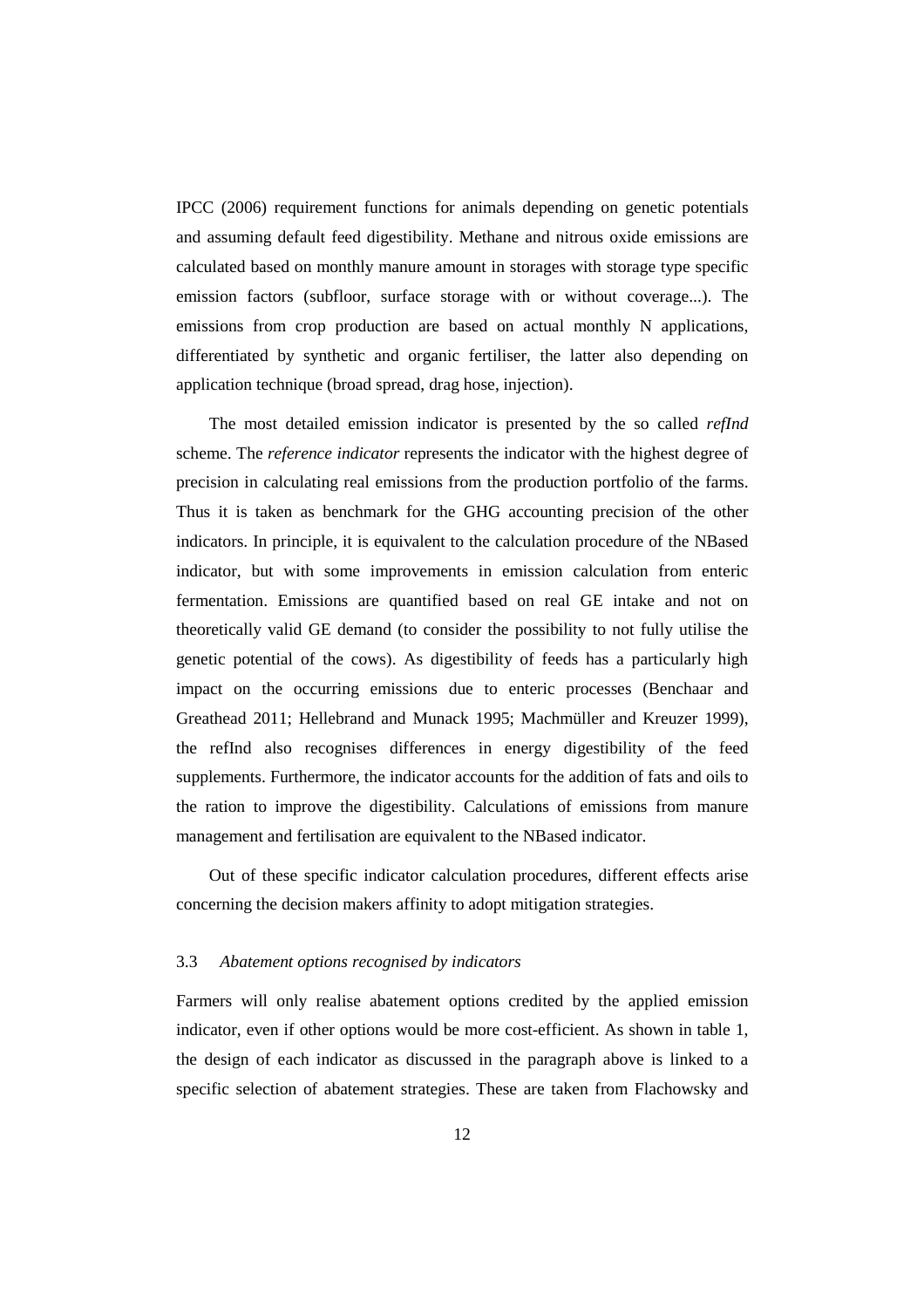Brade (2007), Oenema et al. (2001) and Osterburg et al. (2009), and only comprise options not banned by German or European law and supported by scientific findings. Lengers (2012a) provides details regarding these abatement possibilities. As seen below, some of them have a more investment-based character (permanent options) whereas others may be changed flexibly during periods or month (variable options). As permanent options may cause path dependencies, the ability of an indicator to trigger more flexible options may markedly impacts the abatement costs on farm.

Table 1: Indicator dependent choice of abatement options (indicator relevant options are flagged with x in the corresponding cells)



(\* also recognising digestibility of different feed components)

*Source: own illustration* 

By definition, our reference indicator covers all GHG mitigation options implemented in the model, thereby guaranteeing the most inexpensive and flexible abatement on farm level up to the point where the combined abatement potential of all single measures is fully utilised. At the other extreme, the actBased indicator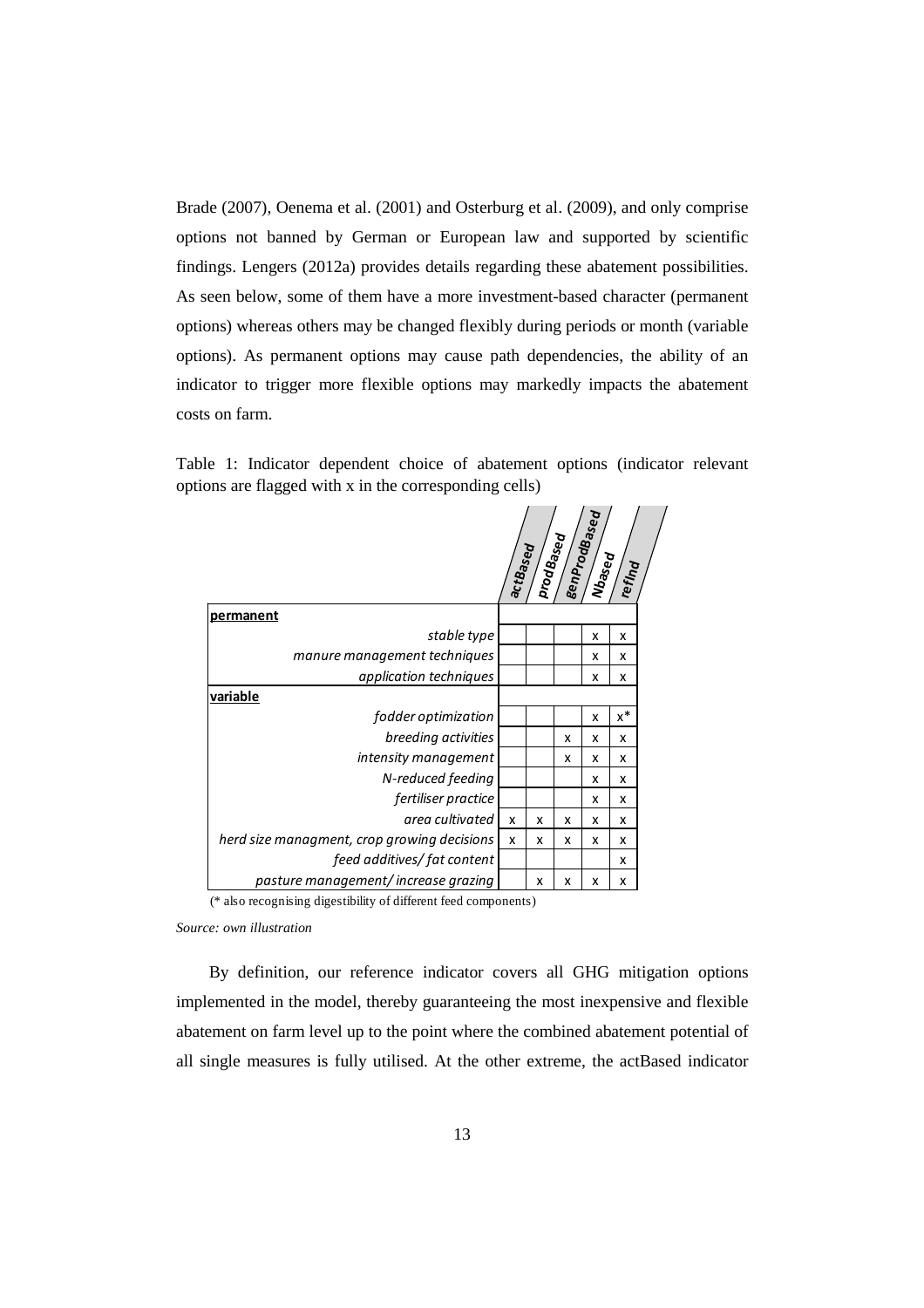allows GHGs reduction only by reductions in herd size and/or crop hectares, directly inducing losses of the full gross margins of the activities given up.

Generally, with growing detail, indicators reflect more abatement strategies and thus open more possibilities for cost-efficient reactions to GHG ceilings. Less detailed indicators drawing on aggregate farm attributes such as the herd size offer rather limited abatement strategies, in extremes only a single one, which could provoke high abatement costs (Paustian et al. 1997, p.230), a point also raised by Smith et al. (2007, p.22) and Schröder et al. (2004, p.20).

#### 3.4 *Derivation of ACs*

In order to derive ACs, allowed total farm emissions are stepwise reduced compared to the GHGs emitted without any emission restriction, the so-called baseline. The total "net on-farm" ACs are equal to the simulated profit loss against the baseline provoked by the implementation of an emission ceiling. That loss is net off measurement, administration, and control costs for the emission quantification. Dividing that profit loss by the emission reduction delivers the average net on-farm ACs per kg  $CO<sub>2</sub>$ -equ. By stepwise enforcing the ceiling, points on the AC curves can be simulated. Dividing the change of total ACs between reduction steps by the change in abated GHGs leads to net on-farm MACs per unit of  $CO_2$ -equ. The resulting MAC curves, simulated here in 2% steps up to a 40% reduction in GHG emissions, differ between indicators for the very same farm.

As stated before, there is a difference between net on-farm ACs/MACs and net societal (actual) ACs/MACs because the GHG indicator might account for more or less GHGs as actually emitted. The net societal ACs/MACs are calculated by dividing the profit loss induced by the specific applied indicator scheme by the "actual" emission reductions. "Actual" emission reductions are quantified by using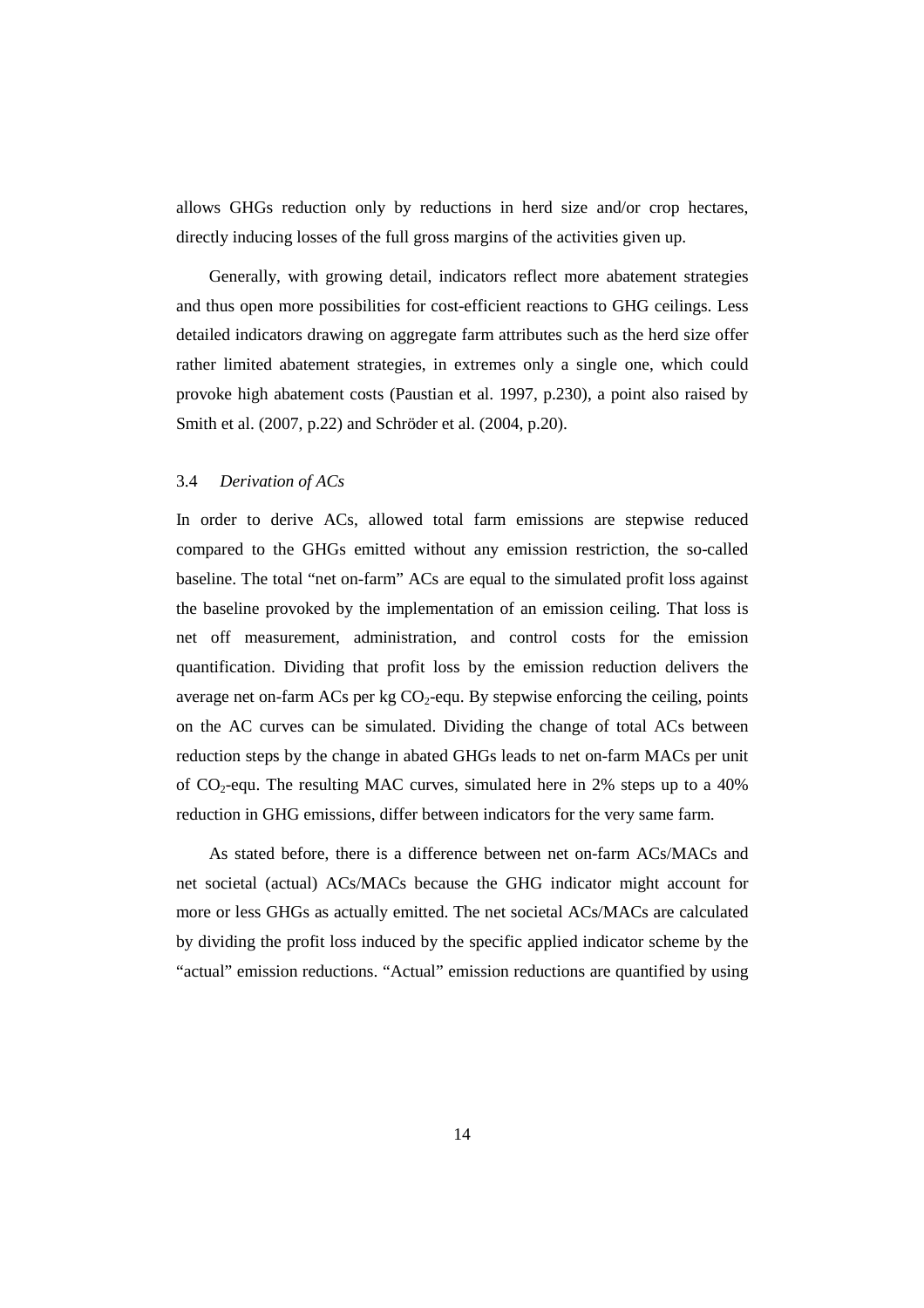the most accurate accounting scheme, the reference indicator*<sup>5</sup>* . That normalization thus renders the indicators comparable by correcting differences in GHG estimates for an identical production plan.

## 3.5 *Model runs*

 $\overline{a}$ 

 To analyse differences between the indicators regarding GHGs accounted, abatement costs as well as cost efficiency of mitigation, differently characterised dairy farms*<sup>6</sup>* (variation of herd size between 30 and 120 cows with a 10 cow interval and yield level from 4000 to 10000 kg head<sup>-1</sup> year<sup>-1</sup> with a stepwise increase by 1000 kg) were simulated by the model DAIRYDYN over a time horizon of 15 years. This resulted in 70 different farms. With regard to the cost efficiency of measures, the longer time horizon is important to render investment based and long term abatement decisions attractive (Del Rio 2008). For the derivation of abatement costs, 20 reduction steps à 2% of baseline emissions were defined which implies a maximal reduction of 40% of baseline GHGs for each farm.

#### **4 Results: Evaluation of the indicators**

The above described indicator schemes have to be evaluated regarding the indicator requirements identified at the end of the literature section: accuracy, cost efficiency and feasibility. Whereas we can assume that accuracy increases when moving to more detailed indicators and feasibility decreases, little is known beforehand about influences on abatement costs and the size of these effects which are thus discussed in the following.

 $<sup>5</sup>$  For further detail concerning the normalisation procedure see Lengers and Britz (2012) or Appendix</sup> 1.

*<sup>6</sup>* Farm endowments of land, labour, machinery are adjusted to starting herd size and biological reproduction rates as well as prices are predefined accordant to data collections like KTBL (2010).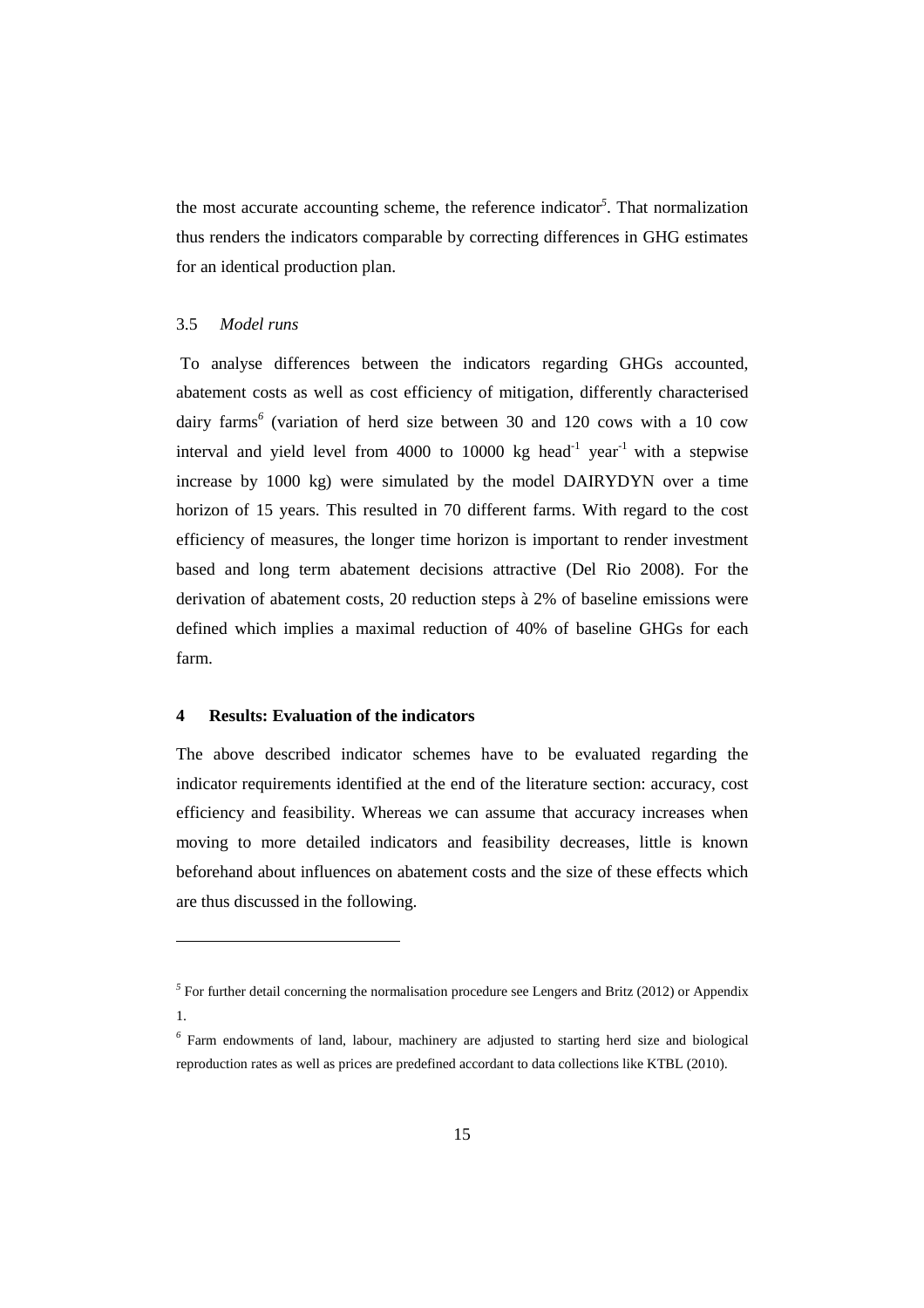#### 4.1 *Accuracy of emission accounting*

Each indicator will typically produce its own emission inventory for the same farm production plan depending on the recognition of process details and implemented emission factors. In order to analyse their accuracy, the emission quantities for each indicator are aggregated over all simulated farms and reduction steps and then related to the results for the reference indicator. The resulting deviations from benchmark estimates of the reference indicator depending on the milk yield of the initial herd are shown in figure 1. The variation in GHG accounting accuracy due to farm size changes is shown by the min and max values (vertical line). The per unit over- or underestimations stay nearly constant, only slightly varying because of changes in the baseline farm plan due to economies of scale in investment decisions for e.g. other manure storage or application techniques.

Figure 1: GHG accounting accuracy of indicator schemes (average % differences compared to benchmark indicator. Variations due to herd size changes are shown by the vertical lines).



*Source: own calculation and illustration*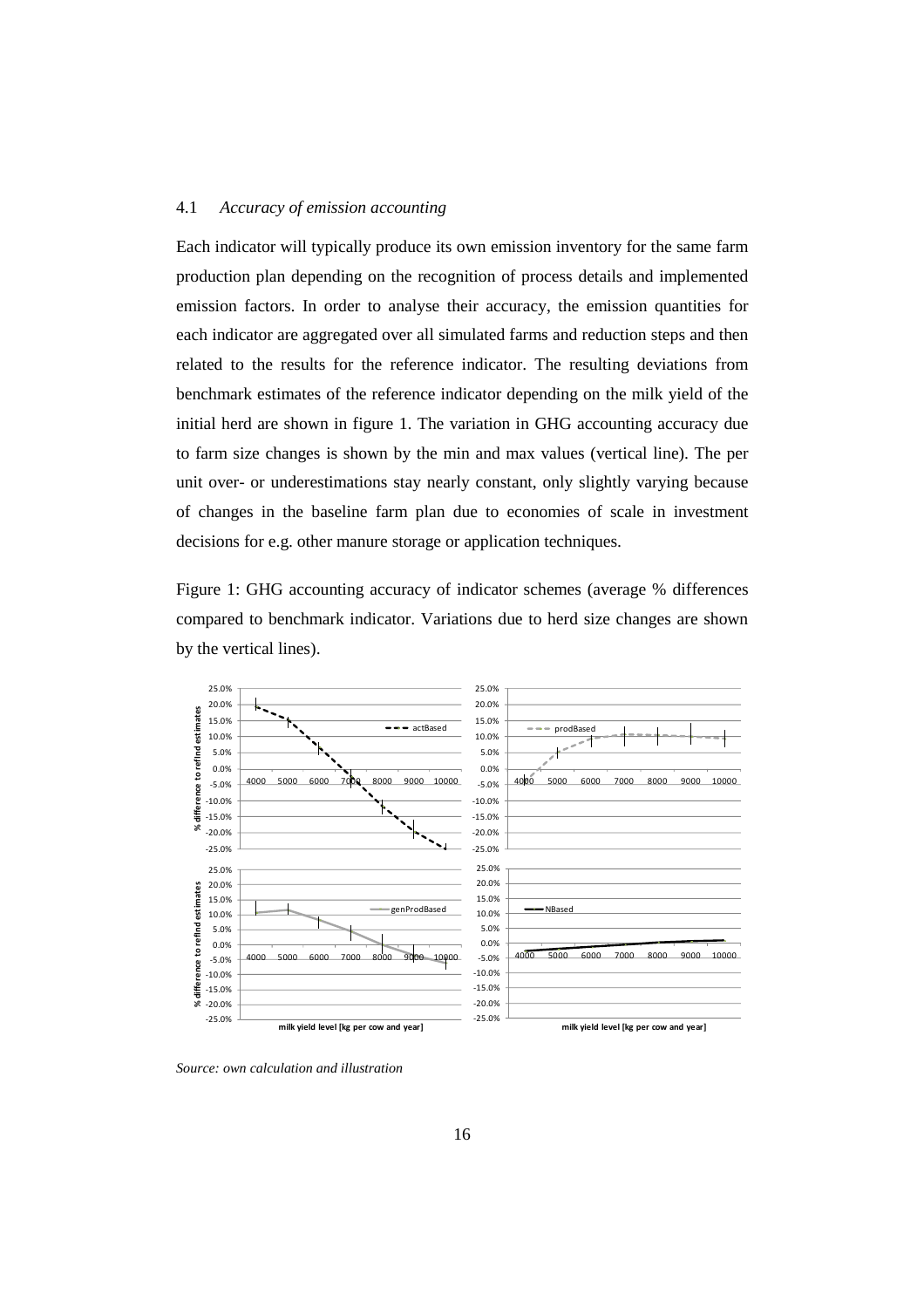Under the assumption that the reference indicator can be taken as the best proxy for real emissions, the NBased indicator has as expected the highest accuracy because it is quite similar. The actBased indicator overestimates emissions for low milk yields up to around 6500 kg per cow and year, with subsequent underestimation growing for output levels up to 10000 kg. The prodBased indicator shows increasing overestimation with increasing milk output levels whereas the genProdBased scheme approaches the benchmark emissions from above with higher milk yield and even underestimates reference emissions by about 6% for a farm with 10000 litre cows.

The most detailed emission indicator NBased shows the highest accuracy in GHG calculations with a mean absolute percentage deviation (MAPD) of 1.1% from benchmark emissions over all simulation runs. The genProdBased estimates lead to a MAPD of 6.4%, the prodBased one to 8.5% and the simplest indicator (actBased) to 14.3%.

Accordingly, the higher the aggregation level of indicator relevant variables, the lower the accuracy of emission accounting is because of an increasing sensitivity of measurement bias towards varying farm attributes.

#### 4.2 *Induced abatement costs*

The differently designed indicators lead to different reactions on farm level and induced profit losses when emission ceilings are implemented. This leads to markedly different MACs depending on the indicator applied. Furthermore, the accuracy of calculated GHGs by the indicators influences the differences between net-private and net-social abatement costs, dependent on the amount of under- or overestimation of actual emissions reduced by the chosen abatement options. Figure 2 illustrates the MAPD for the difference (positive and negative) between net-private and net-social average ACs derived over all simulated farm runs and reduction steps (illustrated for three starting herd sizes).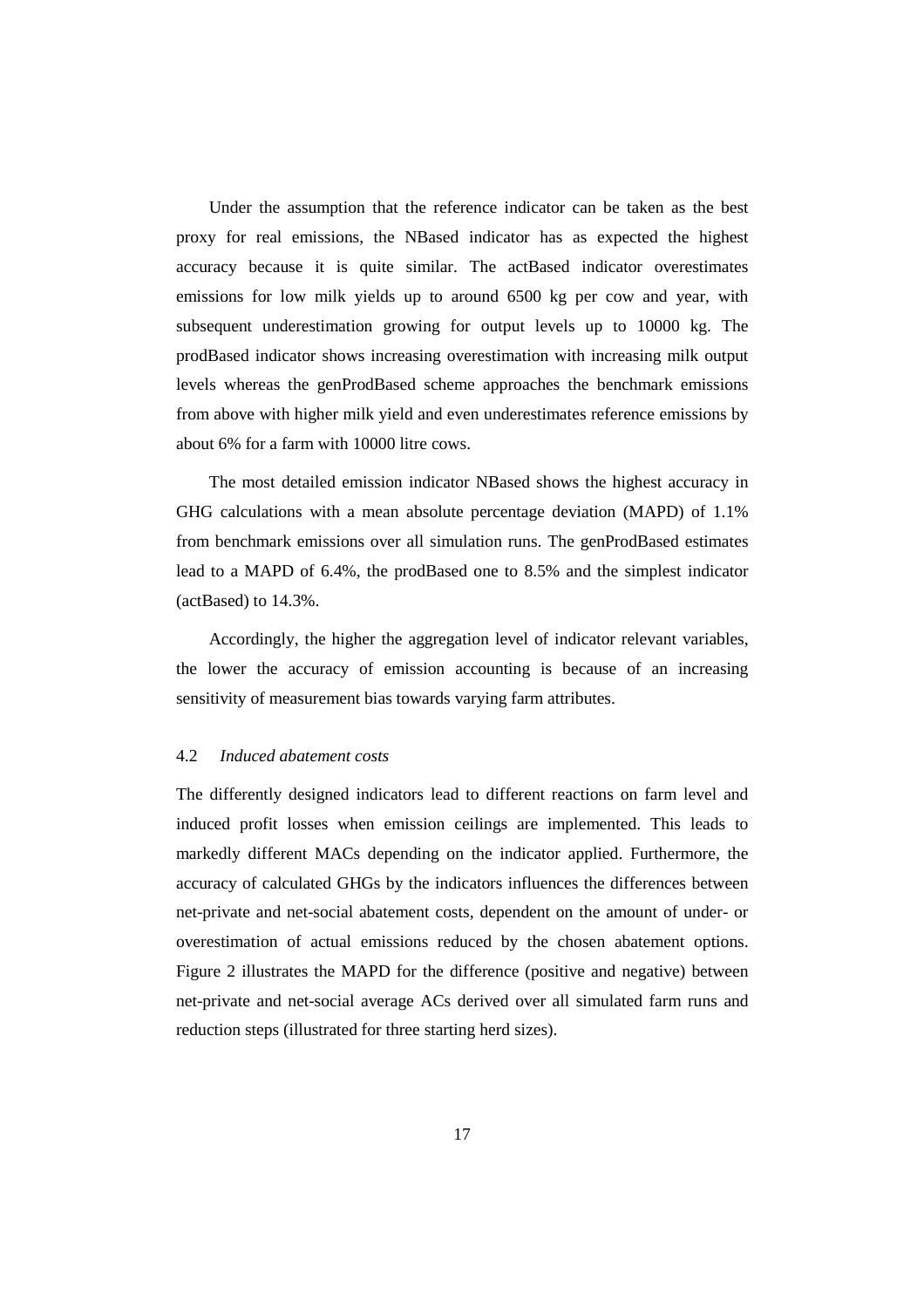Figure 2: Mean absolute percentage difference between net on-farm and net societal average ACs (net societal average ACs as base for calculation).



*Source: own calculation and illustration* 

It is obvious that more detailed and thus accurate indicators also show small differences between net-private and actual (net-social) abatement costs. Additionally, simpler indicators might not credit promising abatement options driving up abatement costs.

We illustrate selected findings for net private and social abatement costs in figure 3 using simulation results of farms with 40 and 100 cow initial herd sizes and three milk yield levels (5000, 7000 and 9000 kg milk per cow per year). The left-hand figures illustrate the average net-private and net-social abatement costs for a 4% reduction level of baseline GHGs depending on the indicator; the righthand figures for a total reduction level of 40%. As to be expected, the average ACs at 40% are higher as MACs increase with higher abatement quantities.

Average net-private ACs are highest under the simplest indicator (actBased): up to 112 €/t CO<sub>2</sub>-equ. for a 4% and up to 190 €/t CO<sub>2</sub>-equ. for a 40% reduction, whereas the most detailed indicator scheme (refInd) leads to the lowest average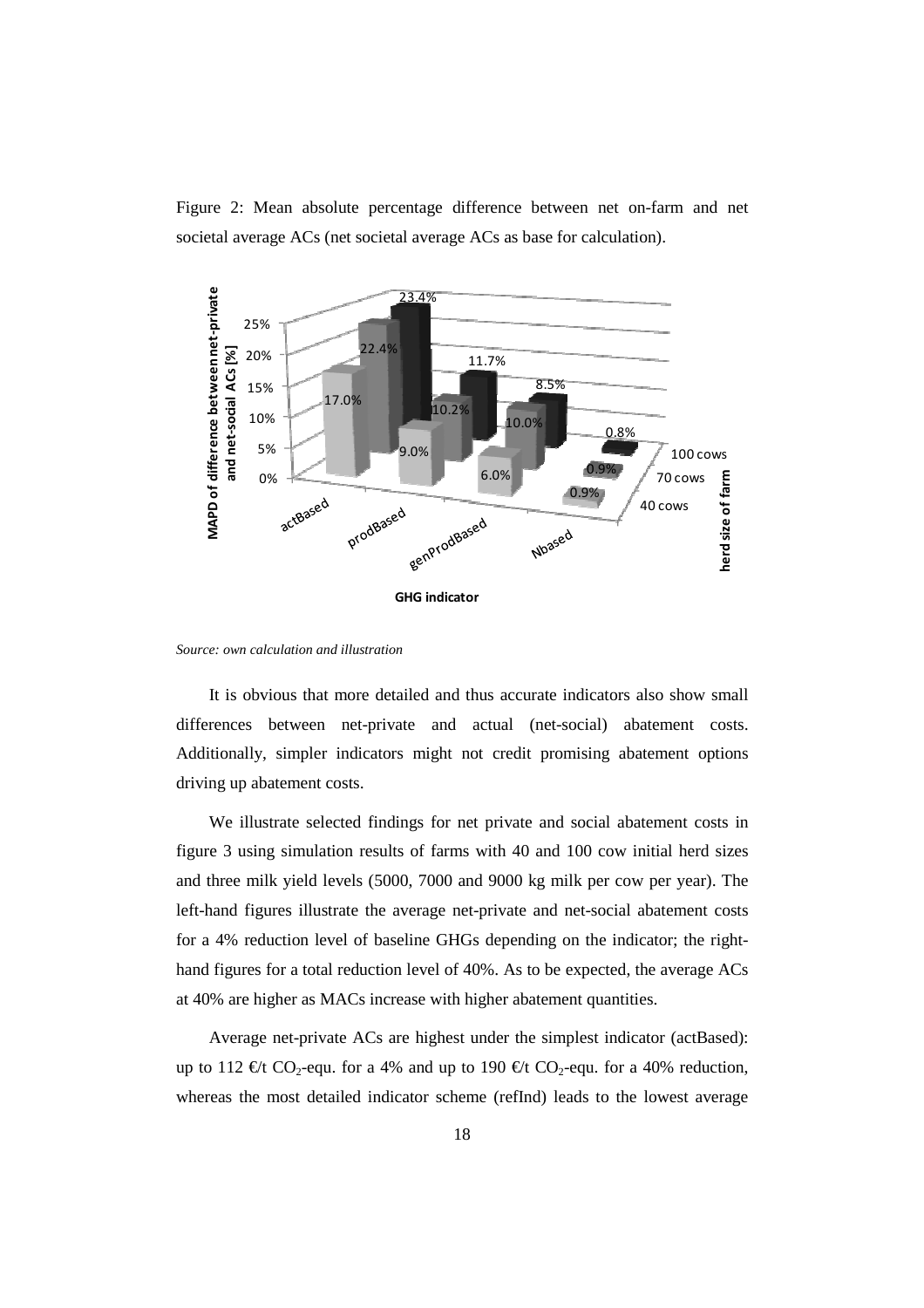ACs. The higher net-private ACs induced by simpler indicators are linked to the fact that cost-efficient abatement options are not credited, see also table 1.

Independent of the indicator chosen, farm attributes have a sizeable impact on mitigation. For example, average net-private ACs vary between 60 and 130  $\epsilon/t$  $CO<sub>2</sub>$ -equ. depending on farm attributes under the NBased indicators at a 40% GHG reduction.

Figure 3: Net on-farm and net societal average ACs for a 4% and 40% reduction of baseline GHGs depending on indicator scheme [ $\epsilon$  perton CO<sub>2</sub>-equ.].



 $\cdots$  40cows5000  $-$  40cows7000  $-$ 

The differences in average net-private ACs between indicators diminish when average ACs are normalised by the reference indicator to net-social costs. The two

*Source: own calculation and illustration*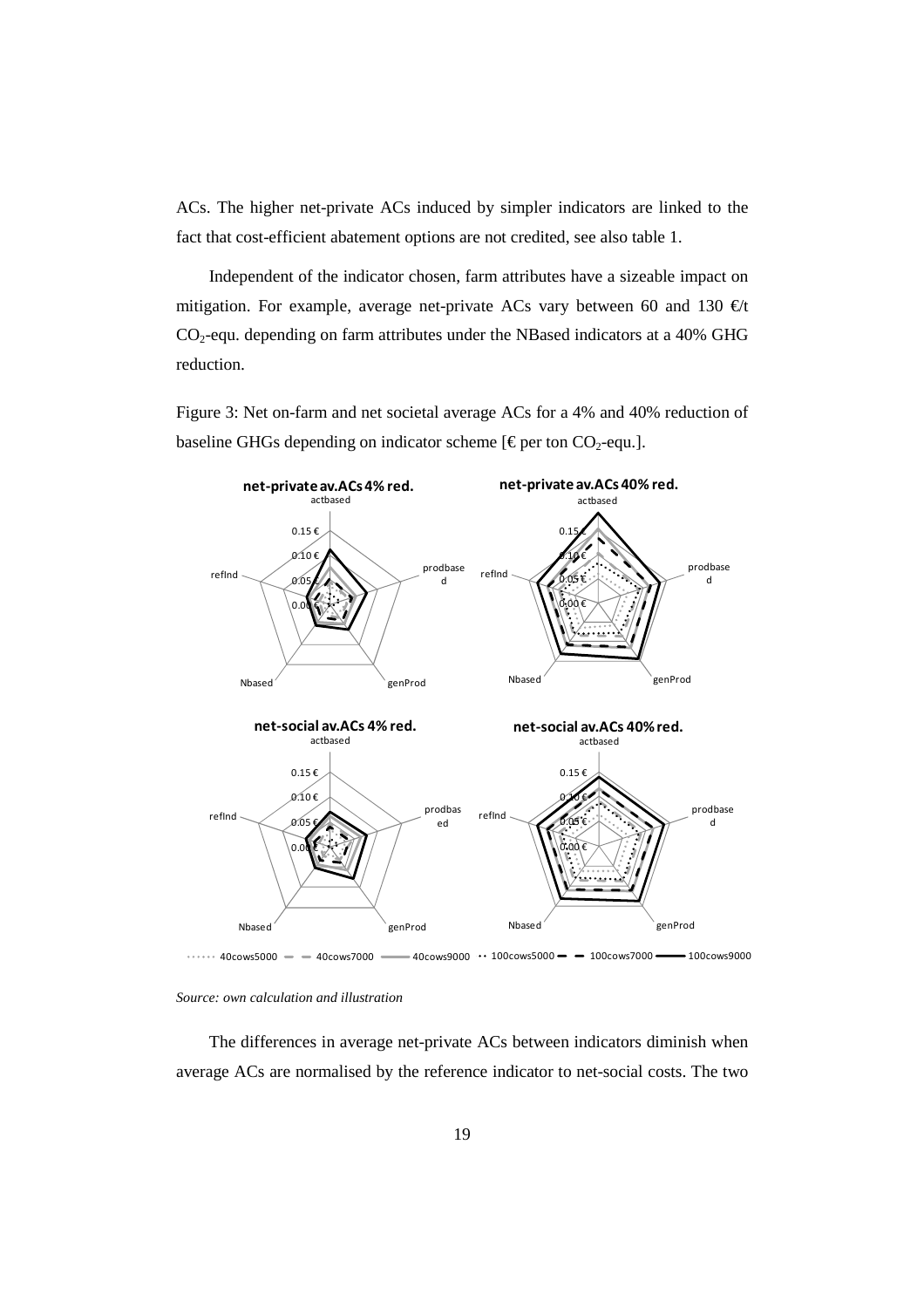spider charts in the lower part of figure 3 show that differences in net-social ACs between indicators are considerably smaller than for net-private ones. The normalisation reduces the ACs for simpler indicators, which shows that the example farms actually reduce more GHGs than accounted for by the applied indicator schemes. At the 4% reduction requirement, high differences in average ACs between indicators after normalisation can be observed. These almost completely vanish at 40% GHG reduction, as abatement strategies no longer differ between indicators at higher abatement levels. The cost efficiency of more detailed indicators thus vanishes with increasing abatement.

Figure 3 compares abatement ACs only for very low and quite high reduction requirements. We will now look in more detail into the influence of a stepwise increase in abatement requirement (figure 4), using two rather extreme examples from the spread of analysed farms: a farm with 40 cows and 5000 kg milk yield and one farm with 100 cows and a milk yield potential of 9000 kg in the initial herd.

Although indicators account for a various number of different mitigation options, each mitigation option has a maximal level of abatement potential. If the abatement potential of a cost efficient option is fully utilised, the next expensive option will be used. This will lead to increasing MACs and potentially to mitigation strategies for higher abatement levels with little difference between GHG indicators. For example, GHG saving manure handling may cost less per GHG abated than reducing the herd size, but its´ possible contribution to overall GHG abatement is limited. Higher emission ceilings may therefore only be feasible with a reduced herd size, which leads to similar reduction strategies independently of the indicator. Thus, the advantage of more detailed indicators in offering more cost efficient mitigation options will decrease with increasing abatement level.

As already seen from figure 3, at low reduction levels, MACs induced by lessdetailed GHG indicators exceed sizeably those of more detailed ones. With increasing GHG reduction, differences in MACs between indicators decrease and hence also the average ACs per kg  $CO<sub>2</sub>$ -equ. align (dividing the integral below the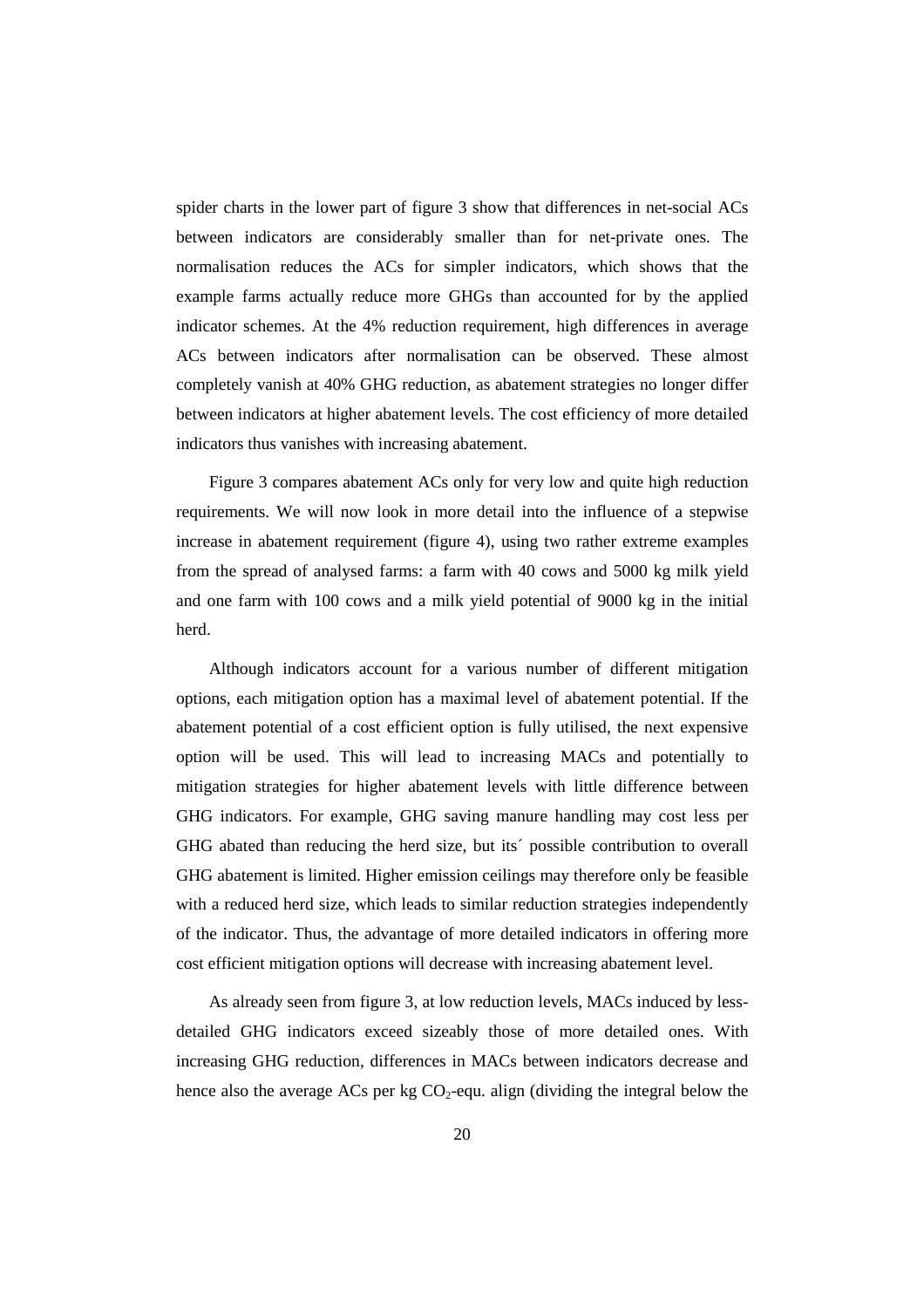MAC curve by the GHG abatement amount). Figure 4 illustrates this for the different indicators by showing the percentage differences of average ACs to the reference indicator depending on the GHG ceiling.

The upper part of figure 4 illustrates differences in net-private average ACs. Obviously, especially for the first reduction steps, net-private ACs induced by the actBased indicator by far exceed those induced by the reference indicator (bearing in mind that net-private abatement costs are related to the GHGs accounted by the specific indicators, not the actual reduction amounts). For the bigger high yield farm shown on the right hand, these differences remain quite high also for consecutive reduction steps.

Figure 4: Net on-farm and net societal average ACs for a 4% and 40% reduction of baseline GHGs depending on indicator scheme, relative to refInd estimates.



*Source: own calculation and illustration*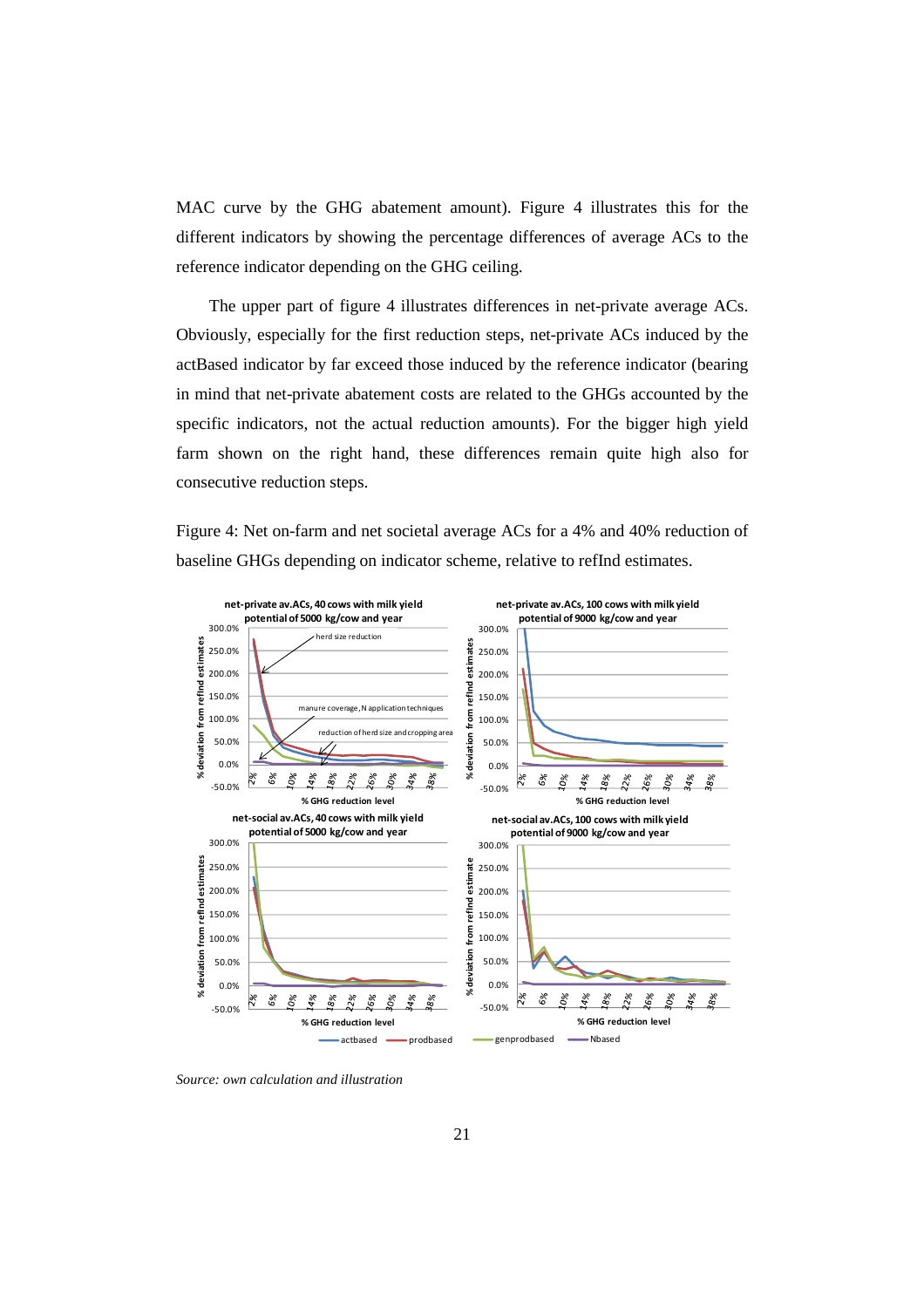However, also for the first farm type shown on the left hand side, average costs for a 20% emission reduction under the actBased indicator are still 11% higher than for the reference indicator. This highlights that simple indicators might considerably drive up GHG reduction costs at farm level compared to highly detailed ones, independent of the reduction level.

The two lower graphics compare the net-social average ACs. All simple GHG accounting schemes provoke very high and similar cost differences compared to the reference indicator at low percentage reduction amounts. For the illustrated 100 cow farm, the average ACs induced by the actBased indicator for a 2% reduction are two times higher than the most cost efficient abatement offered by the reference indicator. For higher reduction levels, the AC cost disadvantage in net-social cost efficiency of simple indicators drops: average net-social ACs align with increasing abatement as similar abatement strategies are chosen.

In monetary terms, the less cost efficient abatement possibilities offered by the actBased indicator lead to higher ACs for the first reduction step of about 85.5  $\epsilon$ per year on farm level for the 40 cow farm. Naturally, the bigger the farm, the higher the absolute GHG abatement quantity for a 2% reduction, related costs and cost differences between indicators. The advantage of a detailed indicator for a 2% GHG reduction for the second farm which produces in the starting situation about 4.5 times more milk can be quantified to 495  $\in$  per year.

These cost differences between indicators can be explained by the abatement strategies chosen for a 2% reduction. The most cost efficient abatement is achieved by adjusting manure storage times and the implementation of new manure coverage techniques (foil, straw). However, that option is not credited under the actBased indicator where the abatement strategy consists of far more costly herd size reductions and changes in cropping patterns.

For higher abatement levels, the net-private average ACs still differ between indicators and induce strictly higher on-farm costs for simpler indicators. However, when these costs are related to actual abated GHGs to reflect the societal point of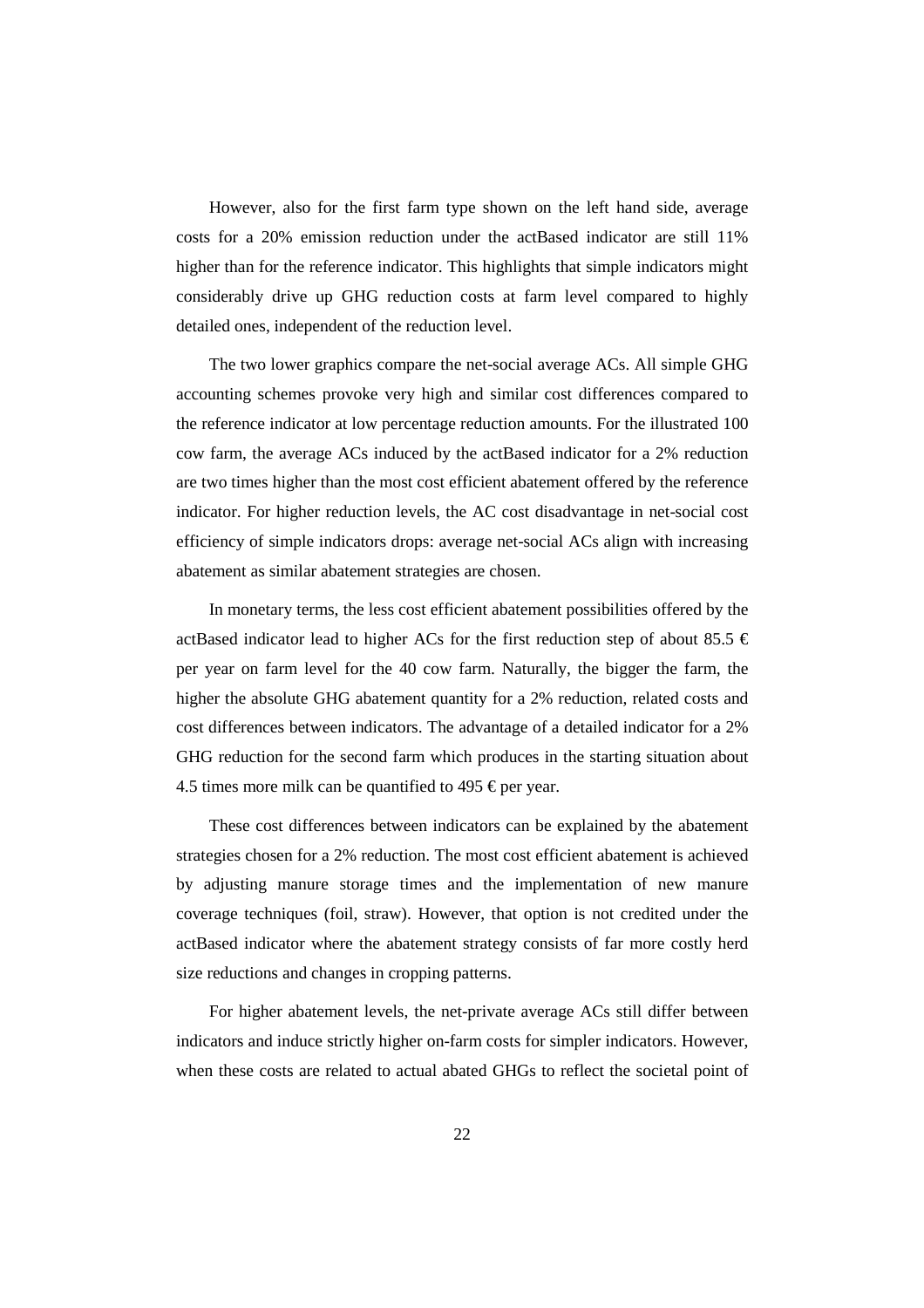view, at higher reduction levels, more detailed indicators lose a bigger part of their advantage in abatement cost efficiency.

#### **5 Discussion**

To summarise, the five indicator schemes used for comparison show distinct differences concerning feasibility, measurement accuracy and abatement cost efficiency. The necessary activity or production based data for cropping<sup>7</sup> or animal husbandry<sup>8</sup> needed for simple indicators might be easy to collect and to control, and are often already part of legal reporting obligations of farmers. Information on specific feed ingredients in rations, digestibility of feed supplements and declarations of manure storage times, to give examples of data necessary for complex indicators, are currently not available, will be costly to monitor and might be hard to control, which potentially lowers data reliability (Oenema et al. 2004, p.175). Both farmers and policy makers therefore ask for indicators which draw on reliable and available farm level data which clearly favours simple indicators (e.g. actBased).

On the other hand, the more sensitive an indicator reacts to changes of farm level processes impacting GHG emissions, the more accurate the resulting GHG inventories are (c.f. section around figure 1). Our findings suggest that firstly, the accuracy of indicators is more influenced by milk yield changes than by total farm size variations and, that secondly, the bias of simpler indicators reacts most sensitively to changes in farm attributes (c.f. MAPD of GHG estimates from benchmark). Hence, the use of a simple indicator would lead probably to strong over- and underestimates of actual emission reductions for certain farms, especially

 $\overline{a}$ 

*<sup>7</sup>* agricultural land registers

*<sup>8</sup>* Since September 1999, all cattle in Germany are to be reported to the HIT-data pool following § 24f Livestock Movement Order. The data pool is part of the "traceability- and information system for animals", which was implemented in all EU member states following the EG-decree (EG) no. 820/97.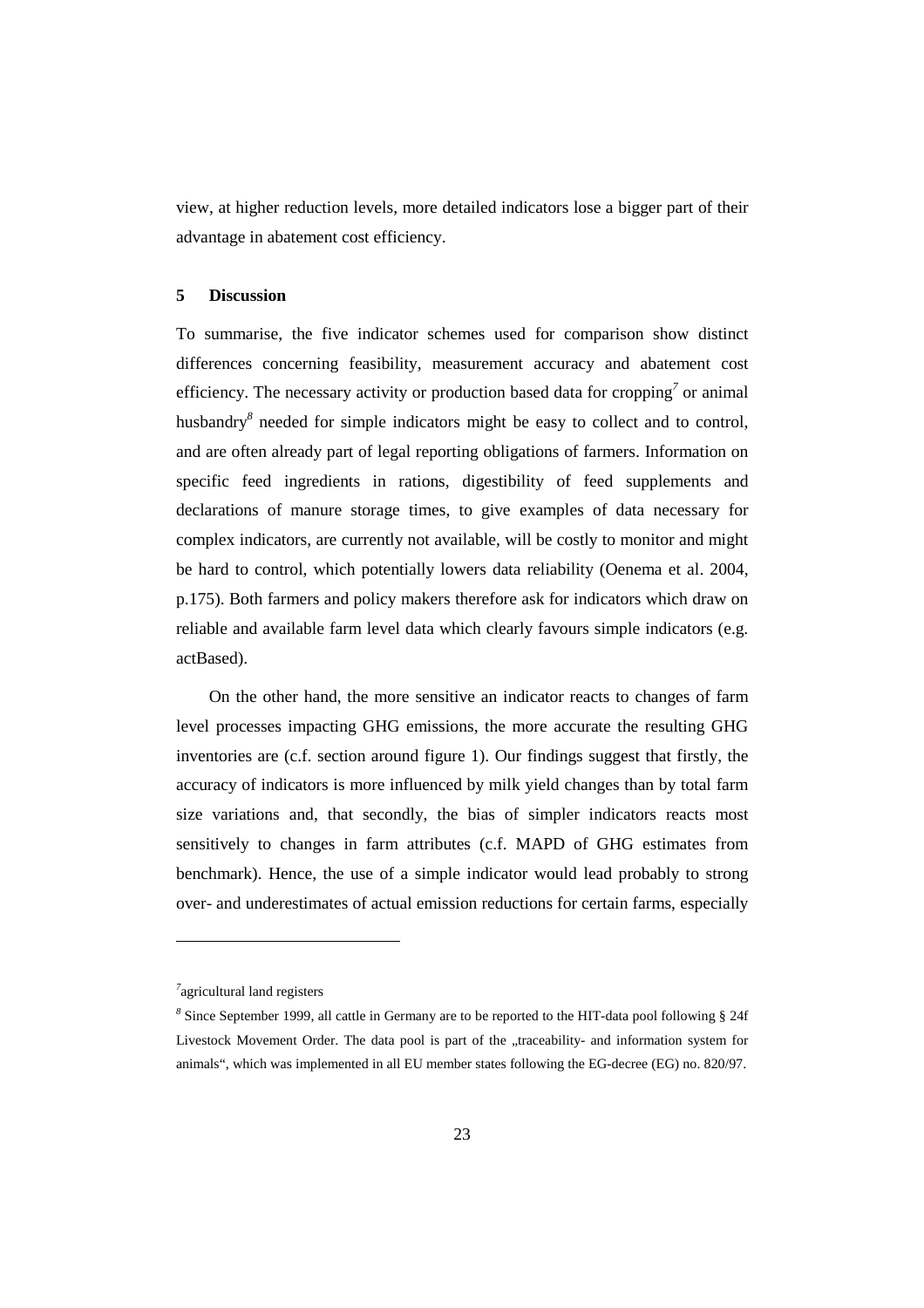those with milk yields differing sizeably from the values the simple indicators are calibrated on. Whenever the policy maker is confronted with very heterogeneous dairy farm structures, like in the EU or even in Germany alone (IT.NRW 2012), highly detailed indicator schemes would be preferable to avoid inaccuracies in GHG inventory estimates and an unfair treatment of different farm types, a requirement also raised by Oenema et al. (2004, p:178).

Our findings regarding the abatement costs per  $kg CO<sub>2</sub>$ -equivalent cannot be directly compared to other studies for a number of reasons; however we will only highlight the most important ones. Firstly, studies in the field publish MACs for different GHG abatement ceilings which might not match the range analysed by us (we showed average ACs). Secondly, we made simultaneous experiments over a wider range of relevant farm attributes without aiming at a consistent weighting reflecting the underlying farm population, whereas others studies use e.g. farm types derived from the European Farm Accountancy network, where aggregation weights to the farm population are available (DeCara et al. 2005). A systematic analysis reflecting the actual distribution of farm attributes is part of the planned future work. Thirdly, we abate GHGs in sum over a longer decision horizon while allowing for certain investments, which are features often not found in other studies. And finally, the indicators used are not always easily compared to others. Nonetheless, the MAC values simulated by us for different abatement levels are acceptably close to findings e.g. from DeCara et al. (2005), DeCara and Jayet (2006), Durandeau et al. (2010) or Pérez (2005).

Building on the work of Lengers and Britz (2012) we also looked at the differences between net-private and net-social costs which directly depend on the accuracy of the indicator. Simple indicators can provoke quite large differences between net-private and net-social ACs per kg CO2-equ. (c.f. figure 2), reflecting the bias between accounted and actual emissions.

The simulation outputs offer interesting results concerning the relationship between indicators, farm attributes, abatement level and abatement costs, the latter depending on which abatement strategies are triggered by a specific indicator.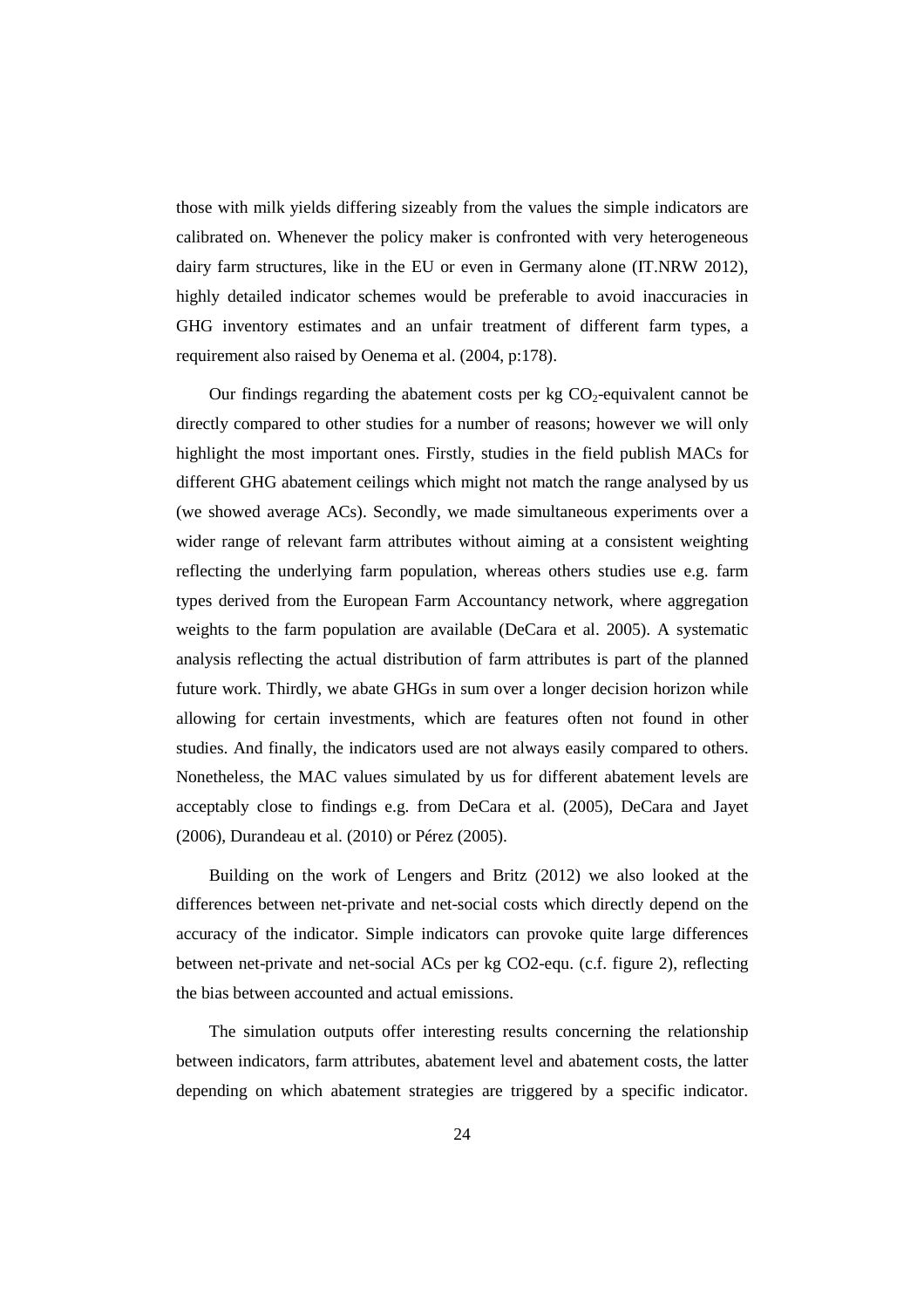Differences between net-private and net-social average ACs per GHG abated strongly vary between farms, especially with different milk yields, and increase with higher abatement levels (see figure 3). Different indicators will hence lead to quite different net-private ACs, and these differences do not vanish with higher reduction levels. A different picture emerges for net-social average ACs: here, deviations on ACs from the reference indicator are quite low at higher reduction levels independent of the indicator applied. This is due to the fact that optimal abatement strategies become quite similar for high abatement levels for all indicators. Accurate abatement indicators that credit cost effective abatement options are advantageous only for small reduction amounts where these options matter. Their advantage levels off with increasing mitigation once the potentials of low cost measures are fully utilised. Once all indicators trigger comparable, more expensive abatement strategies, average net-social ACs are shown to equalise for each single farm, independent of the indicator applied.

In this paper we illustrated our results with only a few chosen example farm types. From these examples no strong conclusions can be taken on the influence of indicator choice for EU or German dairy farms in total to discuss the capability of the GHG indicators in a broader political context. For any further step in that direction, an up-scaling of single farm characteristics to the farm population of the territory in question would be needed.

In order to keep the analysis simple, we have chosen an age of buildings and equipment which ensures that the farms analysed do not need to re-invest in buildings over the planning horizon. Equally, we assumed that neither buildings nor machinery can be sold during the simulation horizon. Otherwise, introducing GHG ceilings might trigger complete farm exit decisions. With a farm exit, GHG emissions would drop completely to zero at a certain GHG emission target and the calculation of marginal or average ACs beyond that point would be useless. The smooth reaction of the model hence reflects the fact that farmers possess capital endowments which they cannot sell. Additionally, we assumed that farm labour is able to work hourly off farm, however at quite low wages.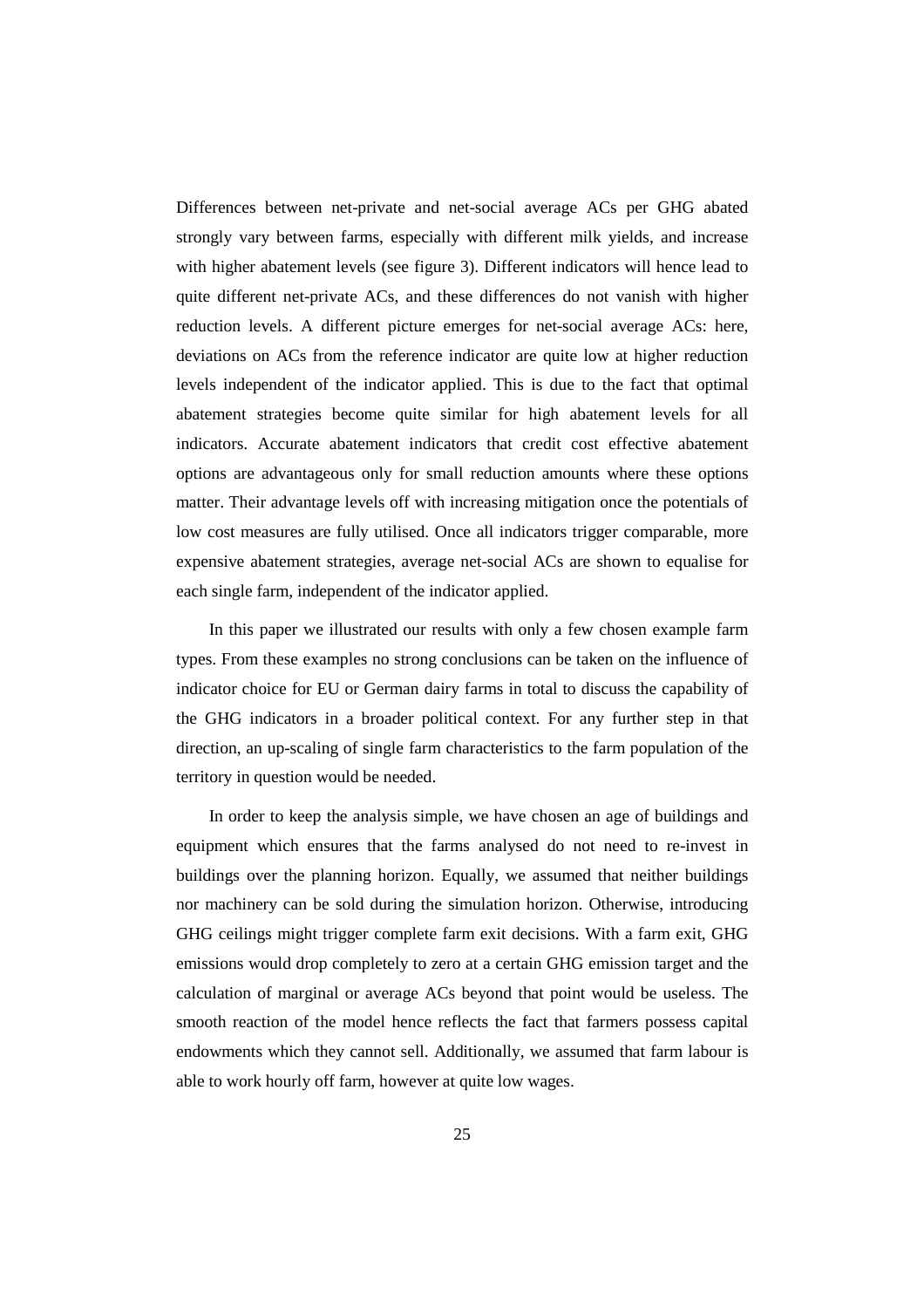#### **6 Summary and conclusion**

This paper analysed trade-offs between measurement accuracy, abatement cost efficiency and feasibility of five differently detailed GHG emission indicators for dairy farms based on simulations with a highly-detailed single farm bio-economic optimisation model.

Drawing on sensitivity experiments over a wider range of relevant farm attributes, we found that only highly detailed GHG indicators seem to allow for an accurate accounting of emissions both over a large range of emission ceilings and for farms differing in key attributes, such as milk yields, while at the same time allowing farmers to be credited for cost-effective abatement options. In all of the cases analysed by us, more detailed indicators led to lower abatement costs. These detailed indicators require however data on farm process such as the actual feed mix used which provoke quite some reporting burden to farmers and where controlling farmers' notifications might be hard.

Simple indicators can draw on existing farm level reporting data where notifications can be easier controlled, but can lead to highly inaccurate emission estimates. The latter occurs when the default emission parameters underlying the indicator do not fit to process attributes of a specific farm. Implementing simple indicators would probably mean that some farms need to abate more GHGs than they actually would have to, while abatement efforts for others would be overestimated; accuracy is thus also a question of fairness. Equally, simple indicators typically do not credit all cost-efficient abatement options and thus can trigger far higher abatement costs compared to more detailed ones. A lack of accuracy also leads to a difference between private abatement costs – related to GHG emissions accounted by the indicator used – and social abatement costs – related to the actual GHG emissions abated – lowering the precision of any indicator based policy instrument.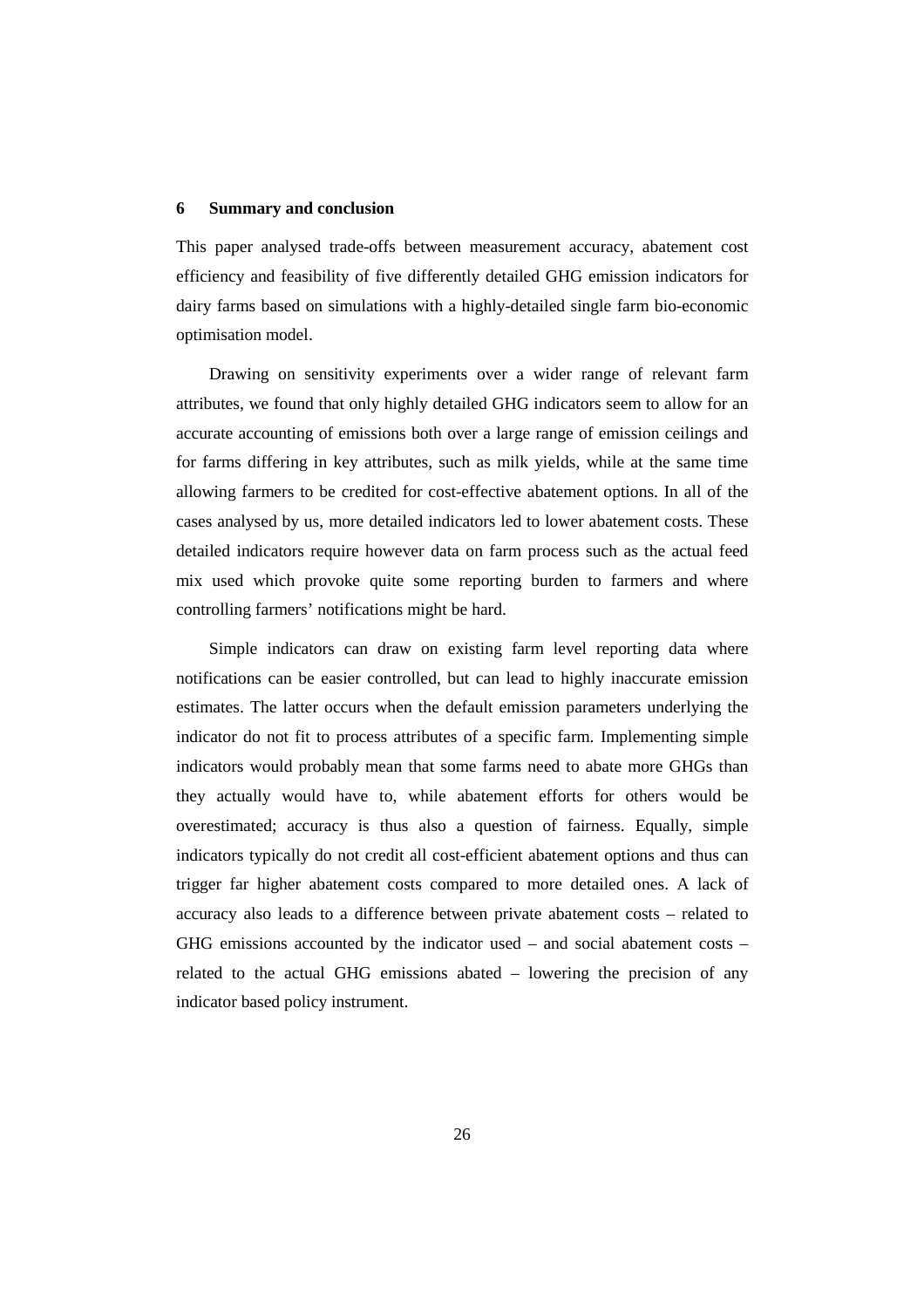A highly interesting and important finding is that the advantage of highly disaggregated indicators to credit more cost-efficient abatement options diminishes with increasing GHG abatement levels.

Thus, when higher emission abatement levels are targeted, less detailed and easier to monitor and control indicators might not provoke sharply increased abatement costs compared to more detailed indicators. Our findings suggests that the accuracy of quite simple indicators which e.g. only relate to herd size and crop areas, can be improved if some relatively easy to monitor or control farm attributes such as the milk yield or manure storage and distribution technology are taken into account. The advantageousness of simple indicators at higher emission levels would increase if monitoring, control and further administrative costs would be included (Osterburg 2004).

Our results indicate that judging an indicator with regard to accuracy, abatement costs and feasibility requires the context of the relevant targeted range of emission reduction. The major advantage of complex indicators is the crediting of cost-effective abatement options which are however hard to monitor and control. An interesting question is thus if other policy interventions could be used to implement these options while using simpler indicators with corrected default emission factor reflecting that these options are already implemented. To give an example: if certain feed additives would be a promising and cost-effective strategy, one could render them compulsory in concentrates for ruminants, instead of using an indicator requiring for farmers to report the exact feed mix they use. This idea can be underlined by the shown effect, that, for higher reduction aims, higher feasibility and applicability can be bought by only small curtailment in abatement cost efficiency.

The above discussed results do not clearly hint at a best indicator to choose. Not only should the targeted emission reduction be relevant, but also monitoring and control costs should be taken into account (Osterburg 2004) for a discussion about the practical applicability of indicators in policy pattern.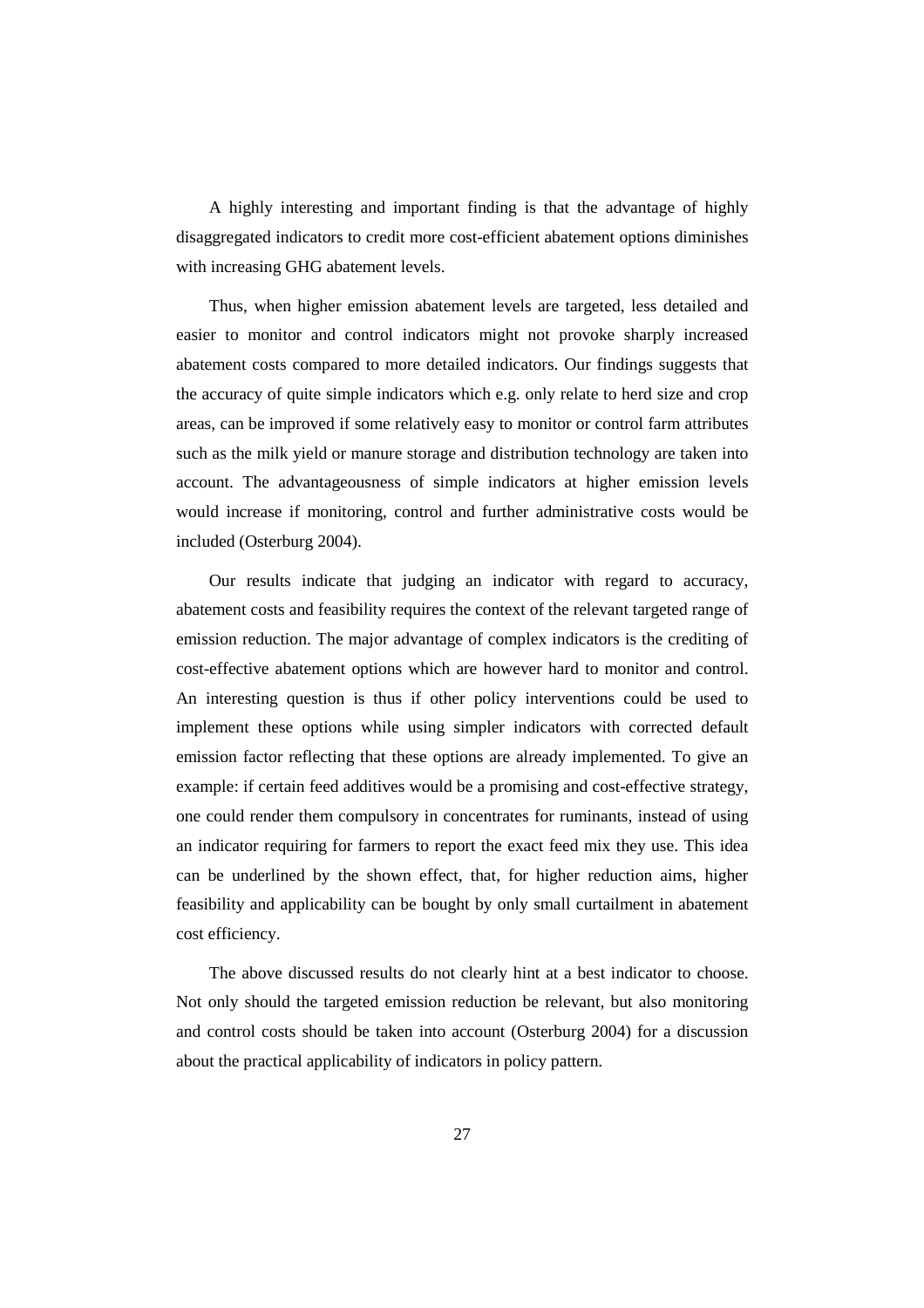#### **References**

- Bach, H., Bakker, M., Farrington, J., Drillet, Z., Duray, B., Frederiksen, P., Gyuró, K.É., Henrichs, T., Jansson, K., Jensen, T.S., Jombach, S., Jones, L., Kaae, B., Lindner, M., Lopatka, A., Kohlheb, N., Kuhlman, T., Petit, S., Paracchini, M.L., Petersen, L.K., Reid, L., Rothman, D., Scholefield, P., Schulp, N., Stuczynski, T., van Eupen, M., Verburg, P., Verkerk, H., Vogt, J., Vinther, F.P., and C. Wilson (2008): Indicators – Methodology and Descriptions. In *SENSOR Report Series 2008/7,* eds. Helming, K., Wiggering, H., 1-114. www.sensor-ip.eu, ZALF, Germany.
- Benchaar, C., and H. Greathead (2011): Essential oils and opportunities to mitigate enteric methane emissions from ruminants. *Animal Feed Science and Technology* 166-167: 338-355.
- Boeckx P., and O. Van Cleemput (2001): Estimates of  $N_2O$  and CH<sub>4</sub> fluxes from agricultural lands in various regions in Europe. *Nutrient Cycling in Agroecosystems* 60: 35-47.
- Bouwman, A.F. (1989): The role of soils and land use in the greenhouse effect. Working paper. ISRIC, Wageningen.
- Breen, J.P. (2008): Simulating a Market for Tradable Greenhouse Gas Emissions Permits amongst Irish Farmers. 82nd Annual Conference of the Agricultural Economics Society Royal Agricultural College. Rural Economy Research Centre, Teagasc, Athenry, Ireland.
- Clemens, J., and H.J. Ahlgrimm (2001): Greenhouse gases from animal husbandry: mitigation options. *Nutrient Cycling in Agroecosystems* 60: 287-300.
- Crosson, P., Shalloo, L., O`Brien, D., Lanigan, G.J., Foley, P.A., Boland, T.M., and D.A. Kenny (2011): A review of whole farm systems models of greenhouse gas emissions from beef and dairy cattle production systems. *Animal Feed Science and Technology* 166-167: 29-45.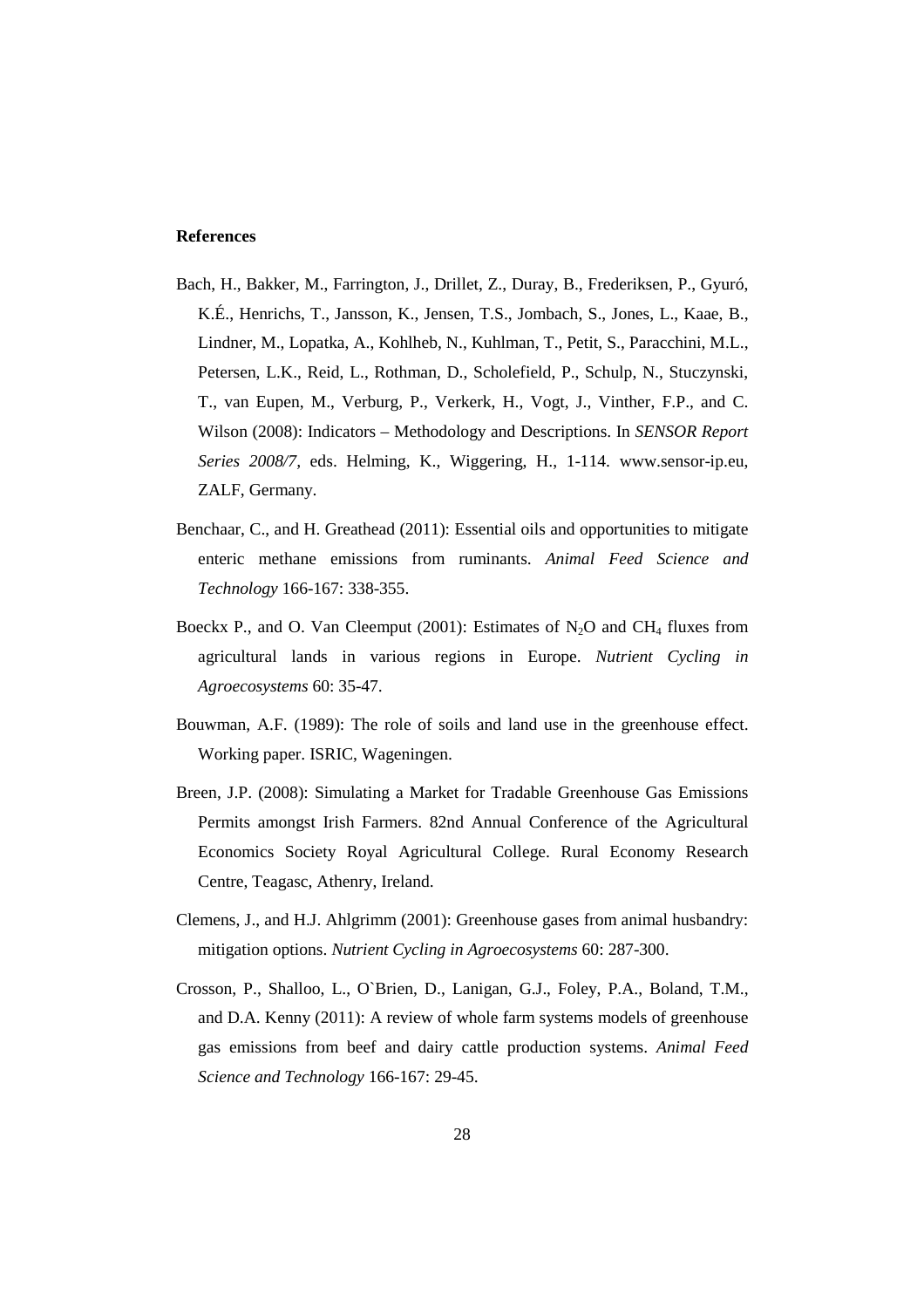- DeCara, S., and P.A. Jayet (2000) Emissions of greenhouse gases from agriculture: the heterogeneity of abatement costs in France. *European Review of Agricultural Economics* 27(3): 281-303.
- ---. (2006): Mitigation of greenhouse gas emissions in EU agriculture: An assessment of costs of reducing agricultural emissions and enhancing carbon sinks in agricultural soils. INSEA Report SSP1-CT-2003-503614-Final, European Commission-INSEA, IIASA, Laxenburg, Austria.
- DeCara, S., Houzé, M., and P.A. Jayet (2005): Methane and Nitrous oxide Emissions from agriculture in the EU: A spatial assessment of sources and abatement costs. *Environmental & Resource Economics* 32: 551-583.
- Del Rio, G. (2008): Policy implications of potential conflicts between short-term and long-term efficiency in CO2 emission abatement. *Ecological Economics* 65: 292-303.
- Döhler, H., Eurich-Menden, B., Dämmgen, U., Osterburg, B., Lüttich, M., Bergschmidt, A., Berg, W., and R. Brunsch (2002): BMVEL/UBA-Ammoniak-Emissionsinventar der deutschen Landwirtschaft und Minderungsszenarien bis zum Jahre 2010. Umweltbundesamt Texte 05/02, Berlin.
- Durandeau, S., Gabrielle, B., Godard, C., Jayet, P.A., and C. Lebas (2010): Coupling biophysical and micro-economic models to assess the effect of mitigation measures on greenhouse gas emissions from agriculture. *Climate Change* 98(1-2): 51-73.
- EUC (2001): A Framework for Indicators for the Economic and Social Dimensions of Sustainable Agriculture and Rural Development. European Commission, Brussels.
- Flachowsky, G., and W. Brade (2007): Potenziale zur Reduzierung der Methan-Emissionen bei Wiederkäuern. *Züchtungskunde* 79(6): 417-465.
- Halberg, N., van der Werf, H.M.G., Basset-Mens, C., Dalgaar, R., and I.J.M. de Boer (2005): Environmental assessment tools for the evaluation and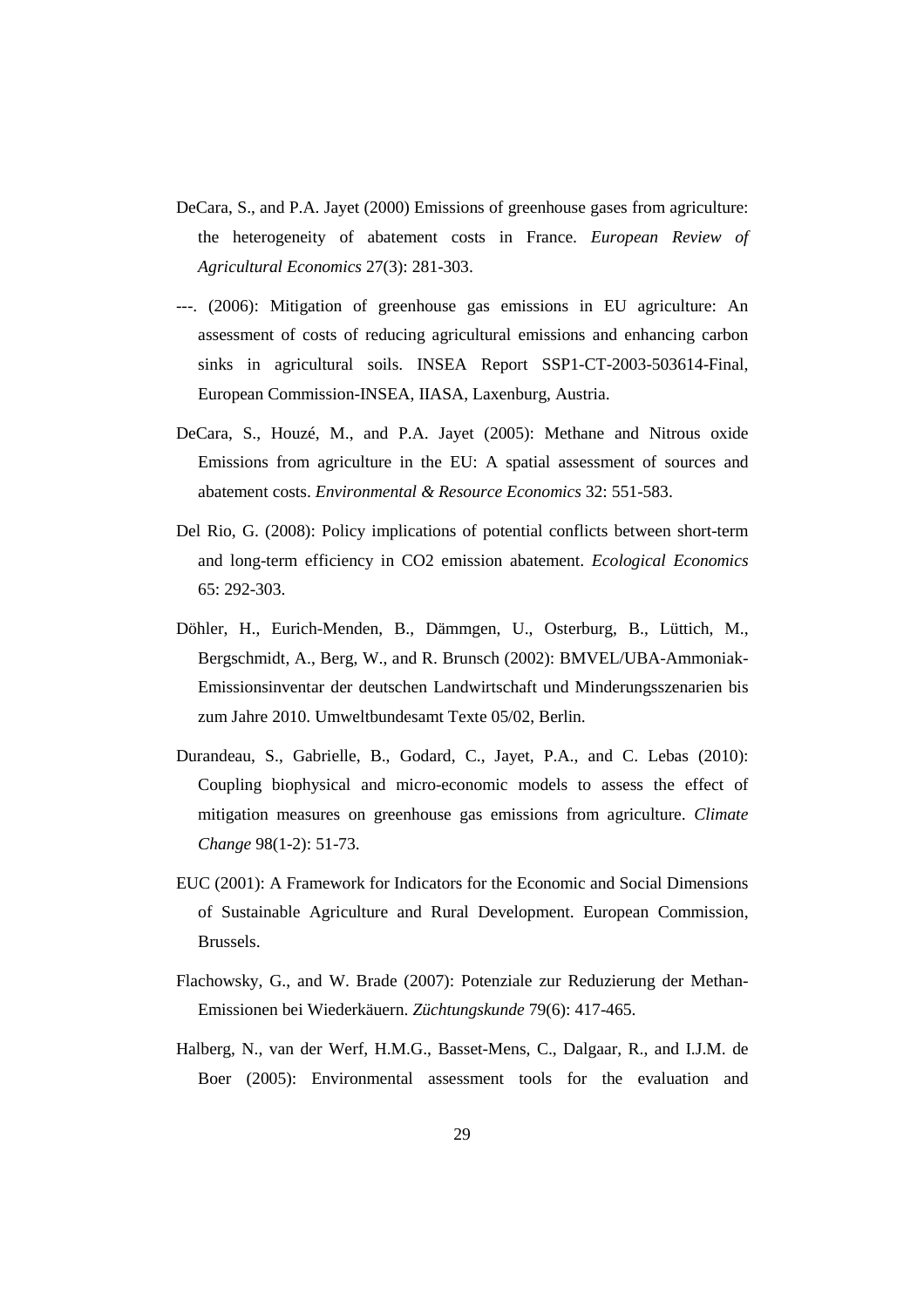improvement of European livestock production systems. *Livestock Production Science* 96:33–50.

- Hediger, W. (2006): Modelling GHG emissions and carbon sequestration in Swiss agriculture: an integrated economic approach. *International Congress Series* 1293: 86-95.
- Hellebrand, H.J., and A. Munack (1995): Minderungsmöglichkeiten klimarelevanter Emissionen aus der Landwirtschaft. *Agrartechnische Forschung* 1(2): 109–119.
- Holm-Müller, K., and K.W. Zimmermann (2002): Einige Anmerkungen zur Internalisierungsstrategie mit dem produktorientierten Konzept der Pigousteuer. *Zeitschrift für Umweltpolitik & Umweltrecht* 25: 415-420.
- IPCC (2006): IPCC Guidelines for National Greenhouse Gas Inventories. Prepared by the National Greenhouse Gas Inventories Programme, Eggleston H.S., Buendia L., Miwa K., Ngara T. and Tanabe K. (eds). IGES, Japan.
- IT.NRW (2012): Statistische Berichte, Viehhaltung und Viehbestände in Nordrhein-Westfalen am 1. März 2010 nach Bestandsgrößenklassen. Information und Technik NRW, Düsseldorf.
- Jungbluth, T., Hartung, E., and G. Brose (2001): Greenhouse gas emissions from animal houses and manure stores. *Nutrient Cycling in Agroecosystems* 60: 133- 145.
- Kirchgessner, M., Roth, F.X., and W. Windisch (1993): Verminderung der Stickstoff- und Methanausscheidung von Schwein und Rind durch die Fütterung. *Tierernährung* 21: 89–120.
- Kirchgessner, M., Windisch, W., and H.L. Müller (1995): Nutritional factors for the quantification of methane production. In *International symposium on ruminant physiology, contribition nr. 16*, Willingen, Waldeck.
- Kristensen, P., Frederiksen, P., Briquel, V., and M.L. Paracchini (2009): SENSOR Indicator Framework - Guidelines for Selection and Aggregation. In *SENSOR*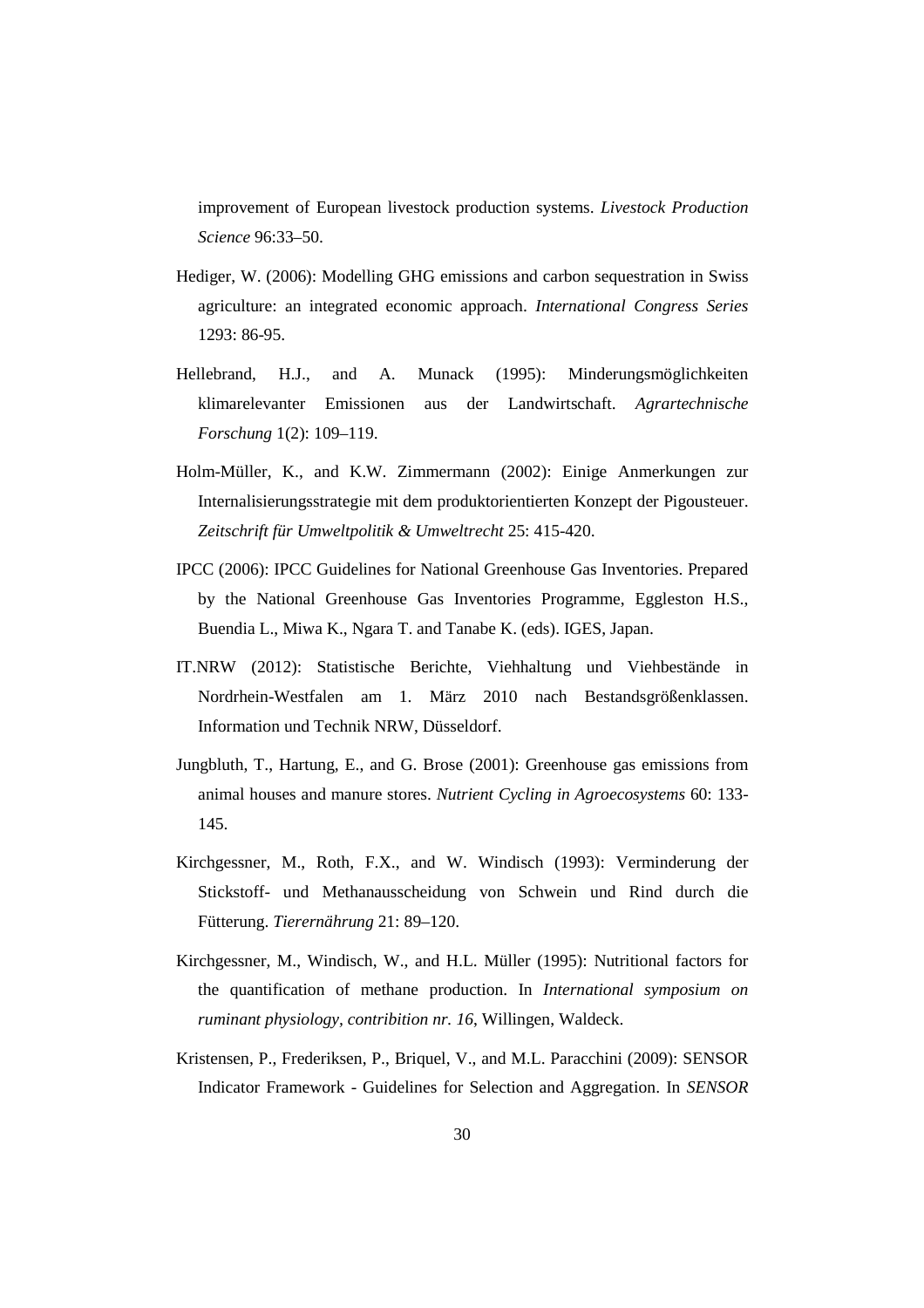*Report Series 2009/3*, eds. Helming, K. Wiggering, H., www.sensor-ip.eu, ZALF, Germany

- KTBL (2010): *Betriebsplanung Landwirtschaft 2010/2011*. Daten für die Betriebsplanung in der Landwirtschaft, 22. Auflage. Kuratorium für Technik und Bauwesen in der Landwirtschaft, Darmstadt.
- Lengers, B., and W. Britz (2012): The choice of emission indicators in environmental policy design: an analysis of GHG abatement in different dairy farms based on a bio-economic model approach. *Review of Agricultural and Environmental Studies* (in press).
- Lengers, B. (2012a): Up to date relevant GHG abatement options in German agricultural dairy production systems. Technical paper, ILR University of Bonn, http://www.ilr1.uni-bonn.de/abtru/Veroeffentlichungen/WorkPap\_d.htm, Germany (stand 27.04.2012)
- ---. (2012b): Construction of different GHG accounting schemes for approximation of dairy farm emissions. Technical paper, ILR University of Bonn, http://www.ilr.uni-bonn.de/abtru/Veroeffentlichungen/WorkPap\_d.htm, Germany (stand 02.08.2012)
- Lesschen, J.P., van den Berg, M., Westhoek, H.J., Witzke, H.P., and O. Oenema (2011): Greenhouse gas emission profiles of European livestock sectors. *Animal Feed Science and Technology* 166-177: 16-28.
- Machmüller, A., and M. Kreuzer (1999): Methane suppression by coconut oil and associated effects on nutrient and energy balance in sheep. *Canadian Journal of Animal Science* 79: 65–72.
- MacLeod, M., Moran, D., Eory, V., Rees, R.M., Barnes, A., Topp, C.F.E., Ball, B., Hoad, S., Wall, E., McVittie, A., Pajot, G., Matthews, R., Smith, P., and A. Moxey (2010): Developing greenhouse gas marginal abatement cost curves for agricultural emissions from crops and soils in the UK. *Agricultural Systems* 103: 198-209.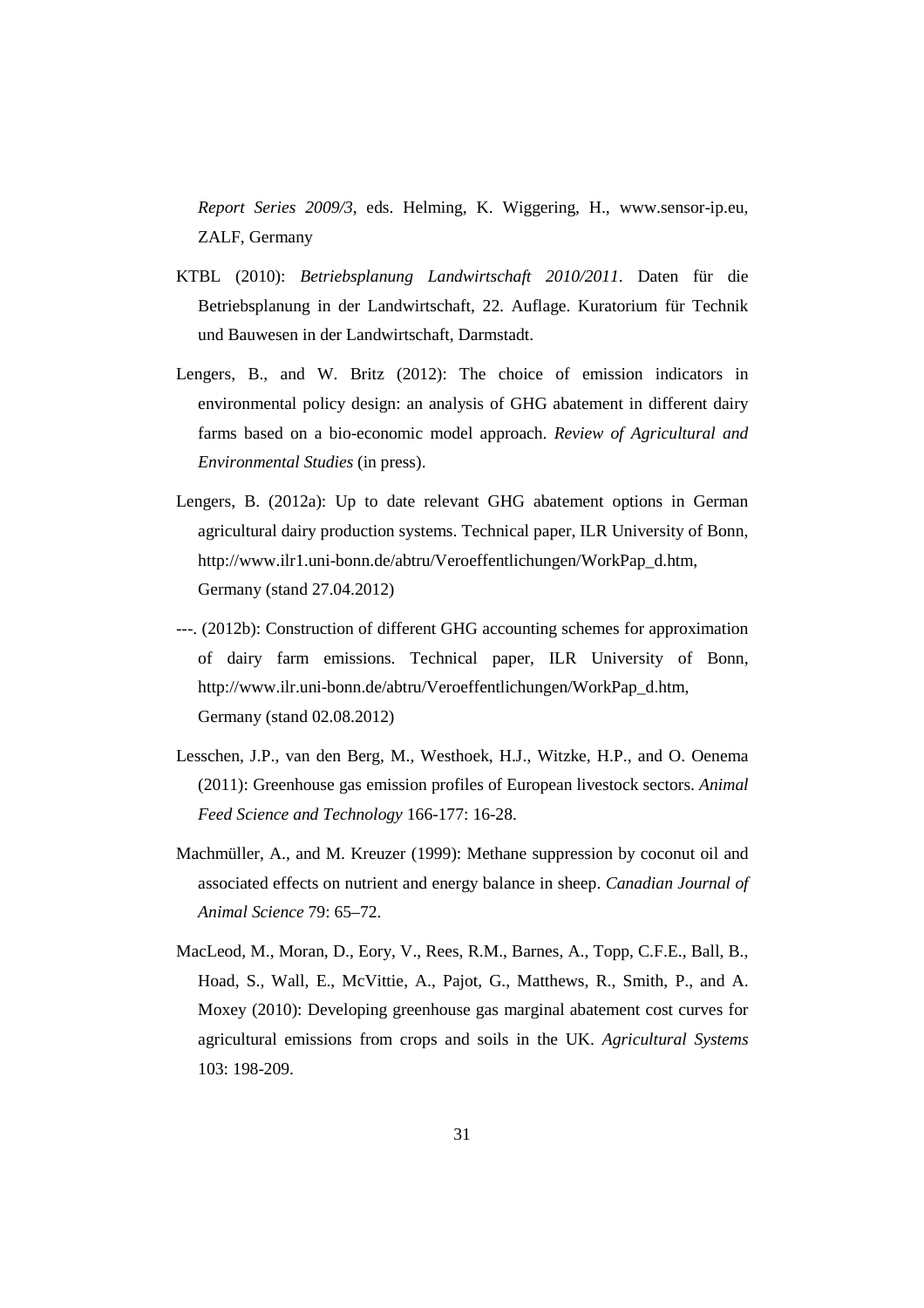- Neufeld, H., Schäfer, M., Angenendt, E., Li, C., Kaltschmitt, M., and J. Zeddies (2006): Disaggregated greenhouse gas emission inventories from agriculture via a coupled economic-ecosystem model. *Agriculture, Ecosystems and Environment* 112: 233–240.
- Ngwabie, N.M., Jeppsson, K.H., Nimmermark, S., Swensson, C., and G. Gustafsson (2009): Multi-location measurements of greenhouse gases and emission rates of methane and ammonia from a naturally-ventilated barn for dairy cows. *Biosystems Engineering* 103: 68-77.
- Niggli, U., Fließbach, A., Hepperly, P., and N. Scialabba (2009): Low Greenhouse Gas Agriculture: Mitigation and Adaptation Potential of Sustainable Farming Systems. FAO, April 2009, Rev. 2 – 2009.
- OECD (1999): OECD Proceedings, Environmental Indicators for Agriculture, Volume 2, Issues and Design "The York Workshop". OECD Publications Service, Paris.
- Oenema, O., Velthof, G., and P. Kuikman (2001): Technical and policy aspects of strategies to decrease greenhouse gas emissions from agriculture. *Nutrient Cycling in Agroecosystems* 60: 301–315.
- Oenema, O., Kuikman, P., and G. Velthof (2004): Assessment and Mitigation of Greenhouse Gas Emissions at Farm Level. In *Proceedings of the International Conference Greenhouse Gas Emissions from Agriculture – Mitigation Options and Strategies,* ed*.* Weiske, A., 172-178. Leipzig, Germany.
- Olesen, J.E., Schelde, K., Weiske, A., Weisbjerg, M.R., Asman, W.A.H., and J. Djurhuus (2006): Modelling greenhouse gas emissions from European conventional and organic dairy farms. *Agriculture, Ecosystems and Environment* 112: 207-220.
- Olesen, J.E., and K. Schlede (2008): FarmGHG, a model for estimating greenhouse gas emissions from livestock farms, User's manual, version 1.10. Aarhus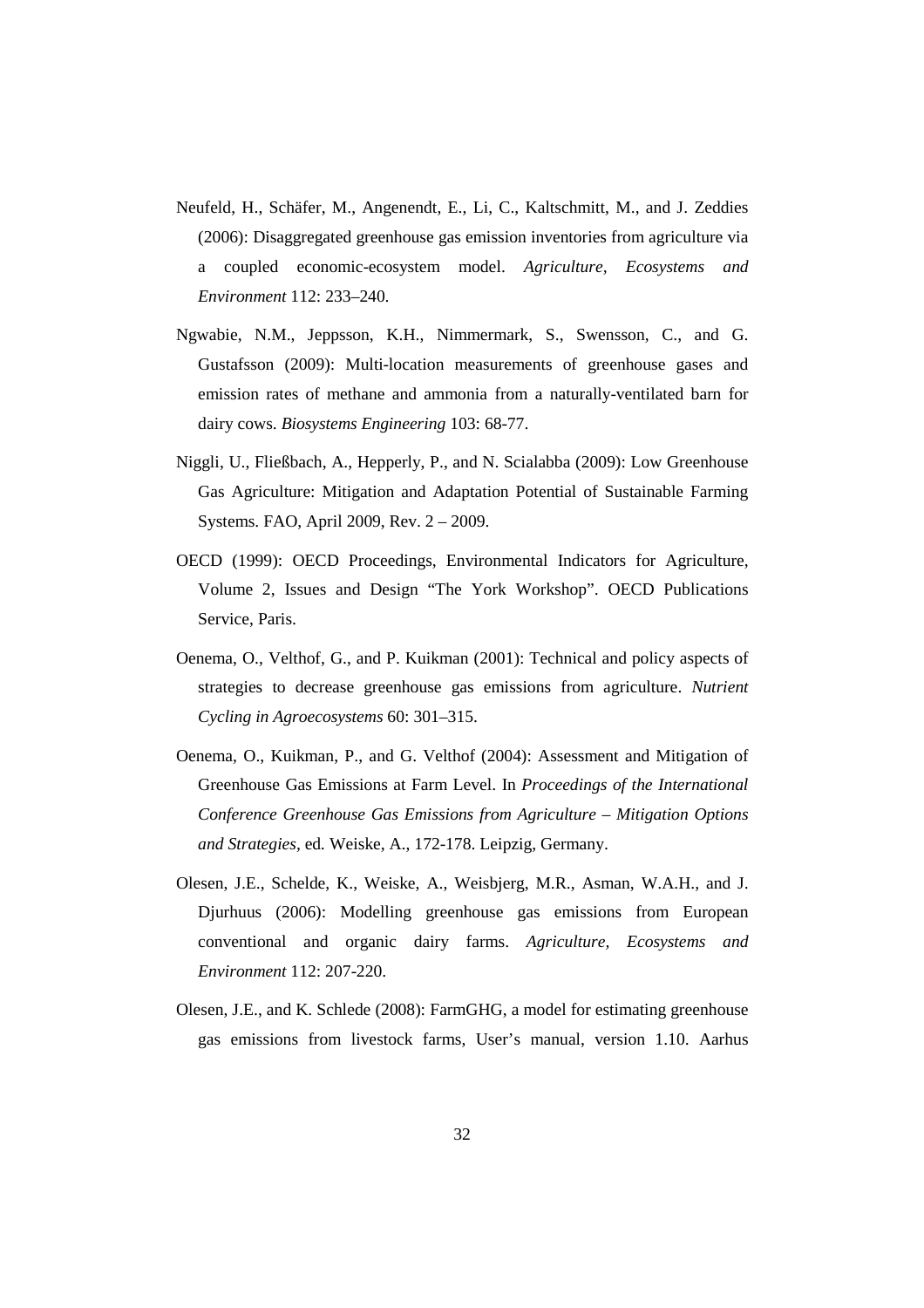University, Dept. of Agroecology and Environment, Research Centre Foulum, Denmark, 39 p.

- Osterburg, B. (2004): The Problem of Incomplete Information and Impacts on Strategies for the Abatement of Greenhouse Gas Emissions from Agriculture, In *Proceedings of the International Conference Greenhouse Gas Emissions from Agriculture – Mitigation Options and Strategies*, ed. Weiske, A., 209-215. Leipzig, Germany.
- Osterburg, B., Nieberg, H., Rüter, S., Isermeyer, F., Haenel, H.D., Hahne, J., Krentler, J.G., Paulsen, H.M., Schuchardt, F., Schweinle, J., and P. Weinland (2009): Erfassung, Bewertung und Minderung von Treibhausgasemissionen des deutschen Agrar- und Ernährungssektors. *Arbeitsberichte aus der vTI-Agrarökonomie 03/2009*. Braunschweig, http://literatur.vti.bund.de/digbib\_extern/bitv/dk041942.pdf (stand 06.02.2012)
- Paustian, K., Andrén, O., Janzen, H.H., Lal, R., Smith, P., Tian, G., Tiessen, H., Van Noordwijk, M., and P.L., Woomer (1997): Agricultural soils as a sink to mitigate CO<sub>2</sub> emissions. *Soil Use and Management* 13: 230-244.
- Pérez, I., and W. Britz (2003): Europaweite Reduktion des Ausstoßes klimarelevanter Emissionen durch handelbare Emissionsrechte. Eine Analyse mit dem regionalisierten Agrarsektormodell CAPRI. Institute for Agricultural Policy, Market Research and Economic Sociology, Bonn University. http://www.agp.uni-bonn.de/agpo/agpo\_e.htm (stand 3.2.2012)
- Pérez, I. (2005): Greenhouse Gases: Inventories, Abatement Costs and Markets for Emission Permits in European Agriculture – A Modelling Approach. Dissertation, University of Bonn, Bonn, Germany. 213 pp.
- Ridgley, M.A. (1996): Fair sharing of greenhouse gas burdens. *Energy Policy* 24(6): 517–29.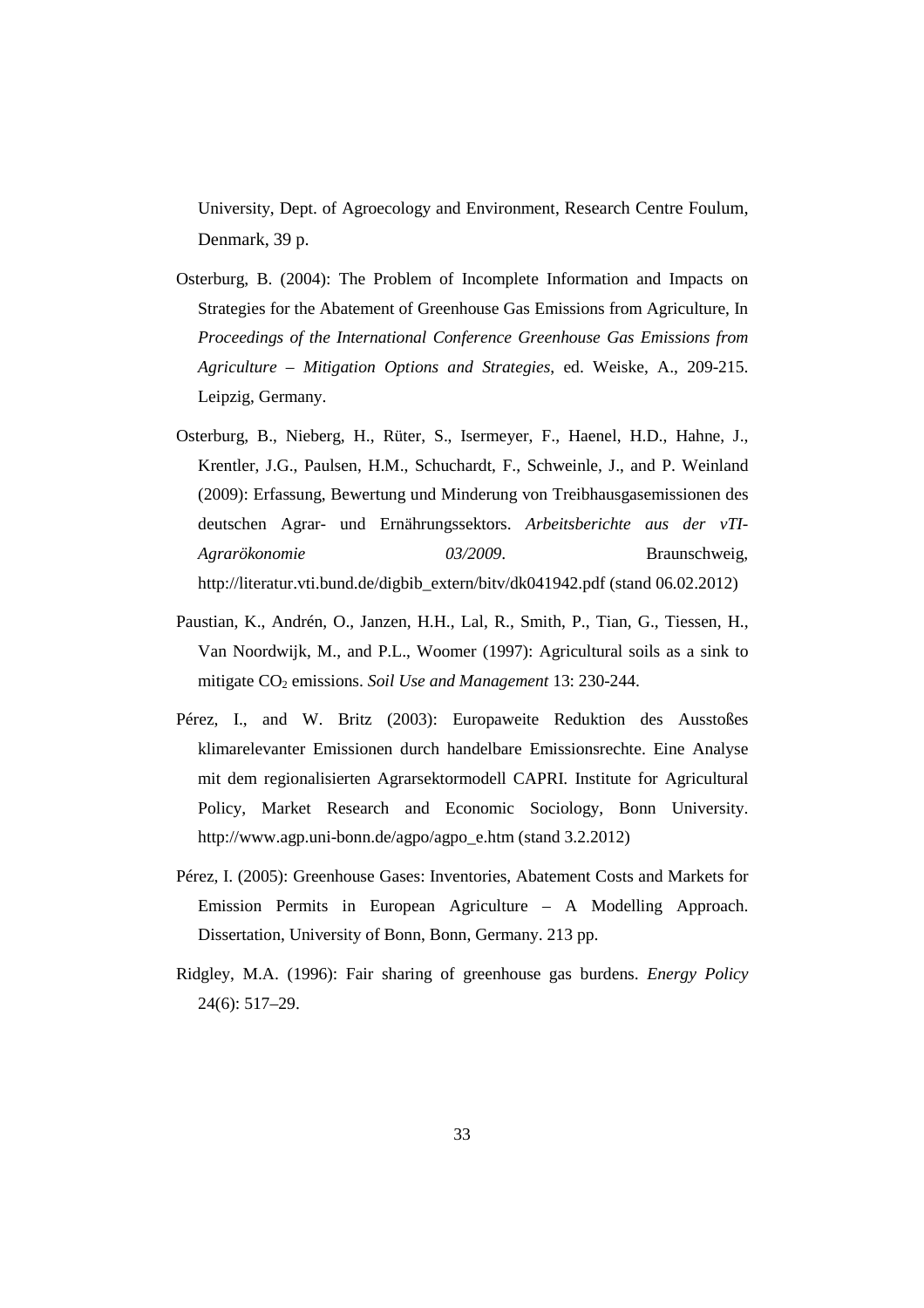- Sauvant, D., Giger-Reverdin, S., and Y. Tregaro (1996): Quantification de la production de méthane par les ruminants. Document de travail. Paris : Laporatoire de Nutrition et d´Alimentation INRA de l´INA-PG.
- Scheele, M., Isermeyer, F., and G. Schmitt (1993): Umweltpolitische Strategien zur Lösung der Stickstoffproblematik in der Landwirtschaft. *Agrarwirtschaft* 42(8/9): 294-313.
- Schils, R.L.M., Verhagen, A., Aarts, H.F.M., and L.B.J. Sebek (2005): A farm level approach to define successful mitigation strategies for GHG emissions from ruminant livestock systems. *Nutrient Cycling in Agroecosystems* 71: 163- 175.
- Schneider, U., and B. McCarl (2006): Appraising agricultural greenhouse gas mitigation potentials: effects of alternative assumptions. *Agricultural Economics* 35: 277–287.
- Schröder, J.J., Scholefield, D., Cabral, F., and G. Hofman (2004): The effects of nutrient losses from agriculture on ground and surface water quality: the position of science in developing indicators for regulation. *Environmental Science & Policy* 7: 15–23.
- Smith, P., Martino, D., Cai, Z., Gwary, D., Janzen, H., Kumar, P., McCarl, B., Ogle, S., O'Mara, F., Rice, C., Scholes, B., Sirotenko, O., Howden, M., McAllister, T., Pan, G., Romanenkov, V., Schneider, U., and S. Towprayoon (2007): Policy and technological constraints to implementation of greenhouse gas mitigation options in agriculture. *Agriculture, Ecosystems & Environment* 118(1-4): 6-28.
- UNFCCC. 2009. National greenhouse gas inventory data for the period 1990– 2007. Framework Convention on Climate Change, FCCC/SBI/2009/12, Copenhagen, http://unfccc.int/resource/docs/2009/sbi/eng/12.pdf
- Velthof G.L., and O. Oenema (1997): Nitrous oxide emissions from dairy farming systemsin the Netherlands. *Netherlands Journal of Agricultural Science* 45: 347-360.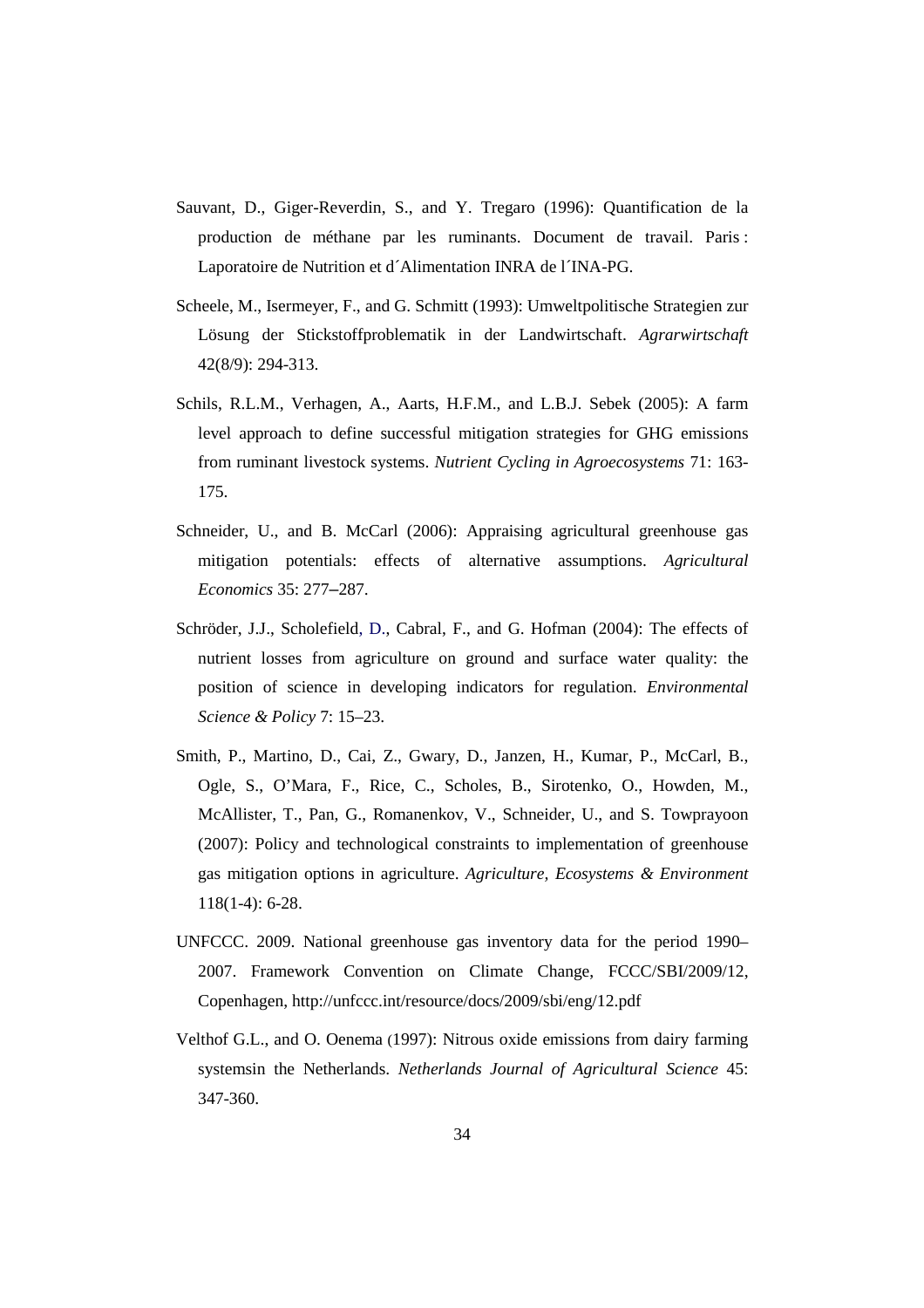- Vergé, X.P.C., Dyer, J.A., Desjardins, R.L., and D. Worth (2007): Greenhouse gas emissions from the Canadian dairy industry in 2001. *Agricultural Systems* 94:683–693
- Vermont, B., and S. De Cara  $(2010)$ : How costly is mitigation of non-CO<sub>2</sub> greenhouse gas emissions from agriculture? *Ecological Economics*, doi:10.1016/j.ecolecon.2010.02.020
- Walz, R., Ostertag, K., and N. Block (1995): Synopsis of selected indicator systems for sustainable development. Report for the research project, 'Further development of indicator systems for reporting on the environment' of the Federal Ministry of the Environment. Fraunhofer Institute for Systems and Innovation Research, Karlsruhe.
- Walz, R. (2000): Development of Environmental Indicator Systems: Experiences from Germany. *Environmental Management* 25(6): 613–623.
- Weyant, J.P., Chesnaye, F.C.d.l., and G.J. Blanford (2006): Overview of EMF-21: multigas mitigation and climate policy. *The Energy Journal, Spec. Issue Multi-Greenh. Gas Mitig. Clim. Policy:* 1–32.